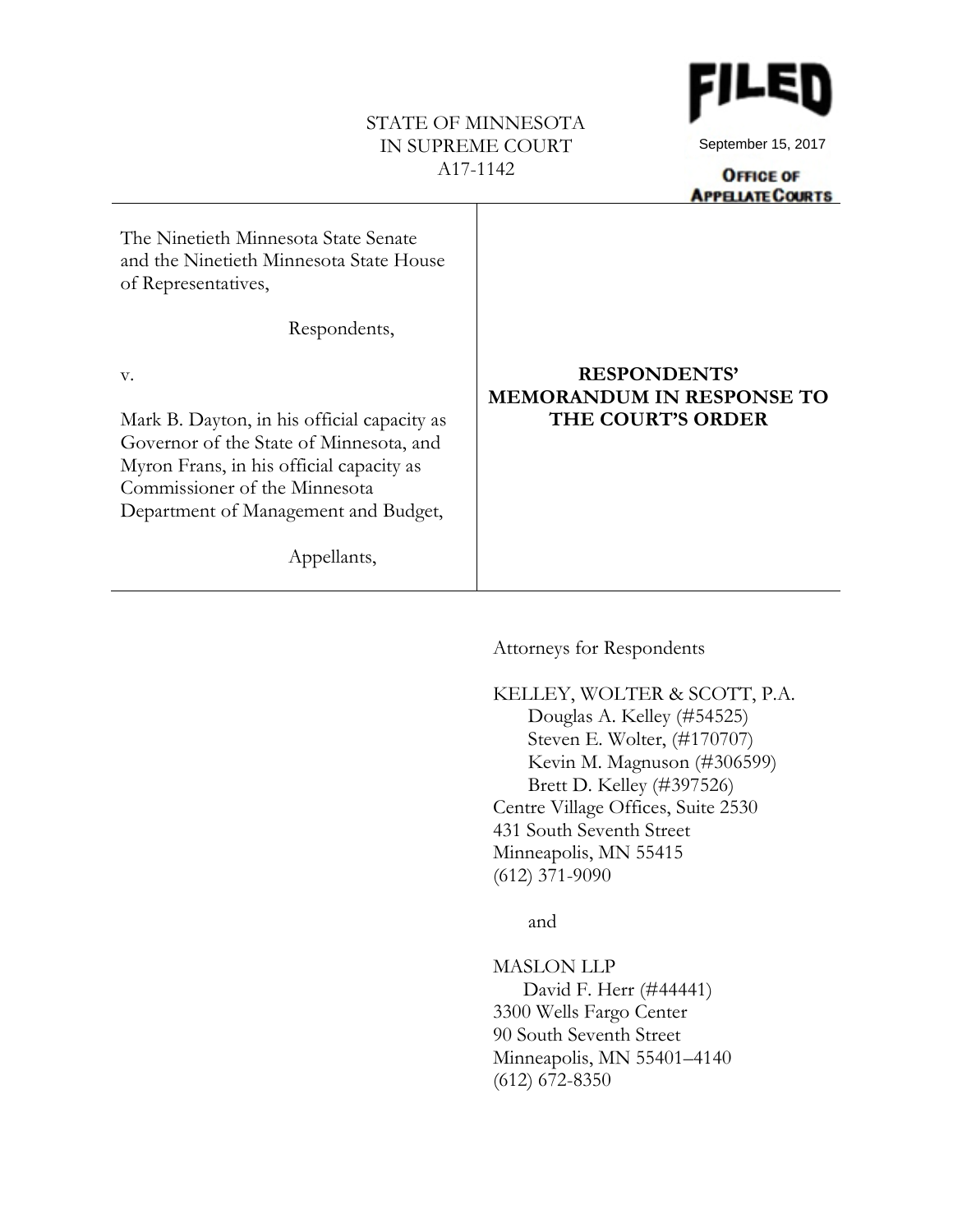#### **INTRODUCTION**

The Court's September 8, 2017 Order (the "Order"), highlighted the precise issue that confronted the district court—resolving two conflicting provisions of the Minnesota Constitution. The first is the Governor's power to line-item veto items of appropriation passed by the Legislature. The second is the Minnesota Constitution's guarantee of three independent, functioning branches of government.

Faced with this conflict between separate provisions of the constitution, the district court correctly concluded that the exercise of the line-item veto authority cannot, under the facts of this case, override the rights of the citizens to an independent, functioning Legislature guaranteed by the constitution. As a result, the district court voided the line-item vetoes as unconstitutional. By its Order, this Court recognizes that principle, stating: "Constitutional powers may not be used 'to accomplish an unconstitutional result.' " (Order 2, Sept. 8, 2017 (quoting *Starkweather v. Blair*, 71 N.W.2d 869, 876 (Minn. 1955))). Thus, this Court recognizes that the current impasse raises doubt about the continuing functioning of the Legislature.

Although the parties have disagreed over the appropriate label to describe the result of the Governor's line-item vetoes, none dispute the district court's factual finding that the Governor's line-item vetoes of the funding to the Legislature for the 2018–2019 fiscal biennium effectively deprive the Legislature of its ability to function. *Add. 3 ¶10*.[1](#page-1-0) To prevent the Legislature from ceasing operations, the Governor proposes that the Court use its equitable power to order funding of the "core" legislative functions. The Order requests updated calculations from those presented to the district court, describing the date by which

<span id="page-1-0"></span><sup>&</sup>lt;sup>1</sup> Citations to "Add." refer to the addendum to Appellants' principal brief.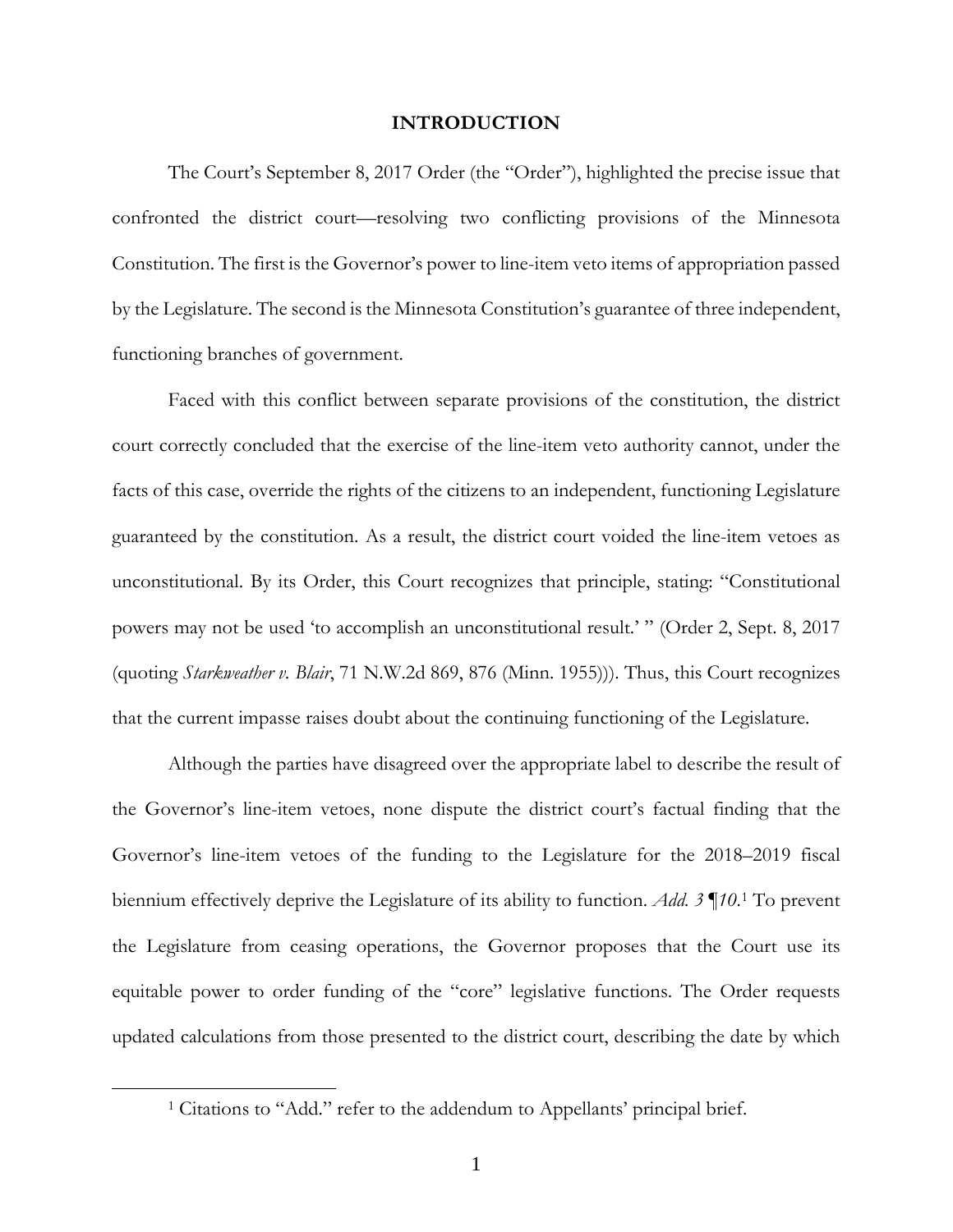the Senate and House will run out of money. These updated calculations provided in the Parties' Joint Statement on Carryover Funds, filed separately herewith, are not materially different from those presented to the district court.

The district court carefully analyzed the Separation of Powers Clause of the Minnesota Constitution and this Court's legal precedent and determined that the Separation of Powers Clause operates as a check on the Governor's line-item veto authority. The Order recognizes but has not resolved that issue.

*Marbury v. Madison*, 5 U.S. 137, 176 (1803), recognized and established the role of the judiciary to determine the constitutionality of the actions of the legislative and executive branches. Since *Marbury*, courts have repeatedly reaffirmed that executive action which transcends constitutional authority is void. *Id*. Applying that standard, the district court concluded the Governor's line-item veto of the entire appropriations to the Legislature violated the Separation of Powers Clause and was therefore void. The funds appropriated to the Legislature in the Omnibus State Government Appropriations bill, which became law when the Governor signed it on May 30, 2017, must be deemed available to the Legislature.

The record before this Court includes a valid judgment entered on July 20, 2017, that restores all the appropriations to the Legislature for the 2018–2019 fiscal biennium included in the Omnibus State Government Appropriations bill. That judgment remains in effect. The Legislature's entire operating budget is therefore funded by lawful appropriations. The issue of emergency court-ordered funding for core functioning will not ripen for adjudication unless this Court vacates the district court's judgment and remands this case for a decision on the remaining two counts of the Complaint requesting injunctive and mandamus relief.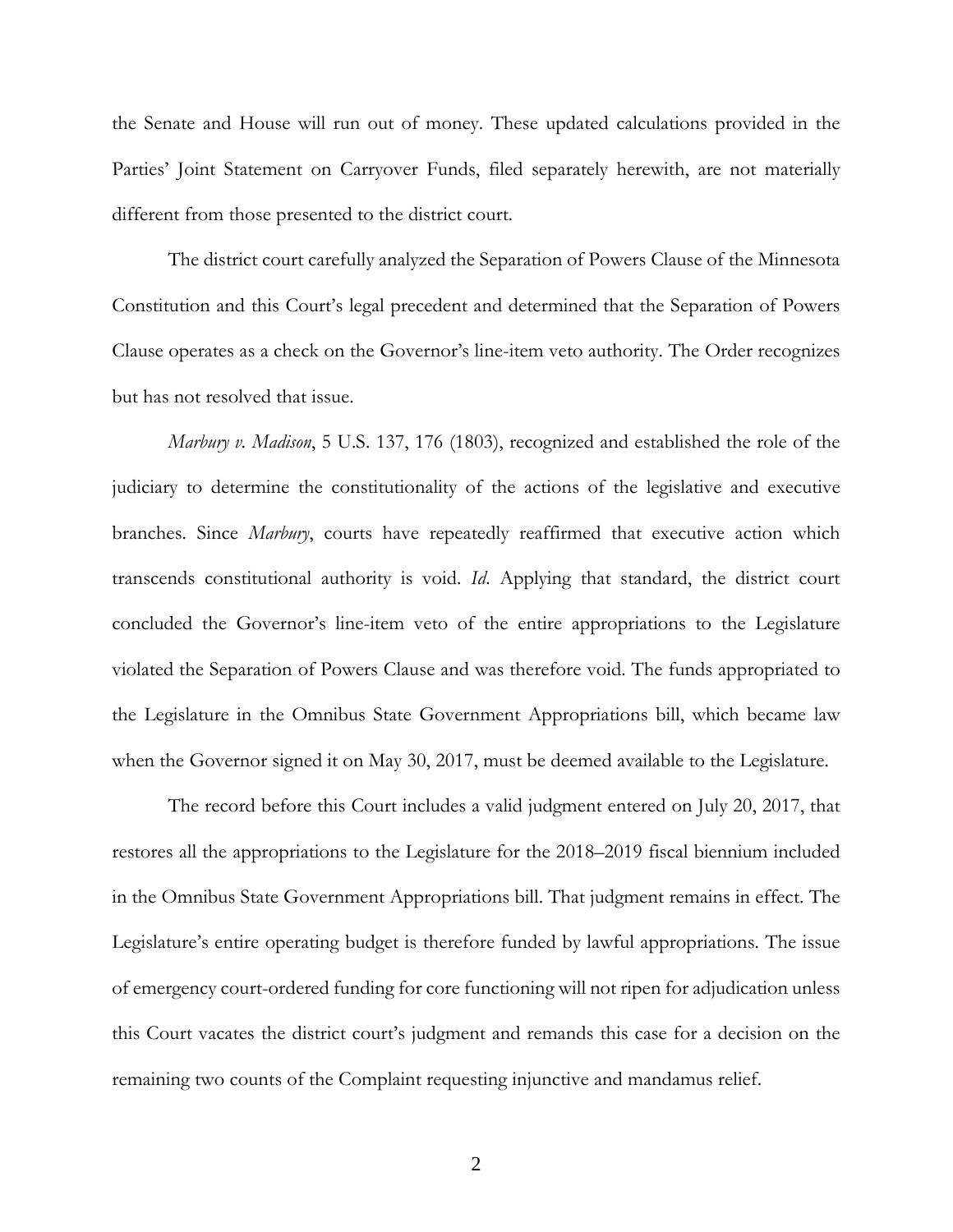Despite the district court's decision restoring the appropriations to the Legislature and its entry of final judgment on Count I, the Governor chooses to ignore that judgment. The Governor neither requested nor obtained a stay of the judgment. Instead, he agreed to fund the Legislature without asking the district court to revisit the judgment. *See ROA 41*.

#### **DISCUSSION**

# **I. THE CONSTITUTIONALITY OF COURT-ORDERED FUNDING IN THE ABSENCE OF AN APPROPRIATION.**

#### **A. The Legislature Is Currently Funded by Valid Appropriations.**

This Court directed the parties to discuss the constitutionality of court-ordered funding to the Legislature after June 30, 2017. As noted above, there has been no court-ordered funding of the Legislature in light of the district court's July 19, 2017 order restoring the Legislature's appropriations. Any dispute over funding for the period from July 1 to July 19, 2017, is now moot.

The issue of court-ordered funding in the absence of an appropriation is not before this Court. The district court never decided the ability of courts to order such funding. That issue was raised in Counts II and III of the Complaint, which was specifically reserved by the district court for later decision. At this point in the litigation, this Court has no district court decision on court-ordered funding to review.

The Court referenced the preliminary injunction funding the Legislature through October 1, 2017. Neither party appealed any aspect of that order. If the parties sought to extend the order, the district court would need to initially rule upon such request. Given the district court's judgment, no further injunction is necessary since the appropriations to the Senate and the House for the 2018–2019 fiscal biennium remain in effect.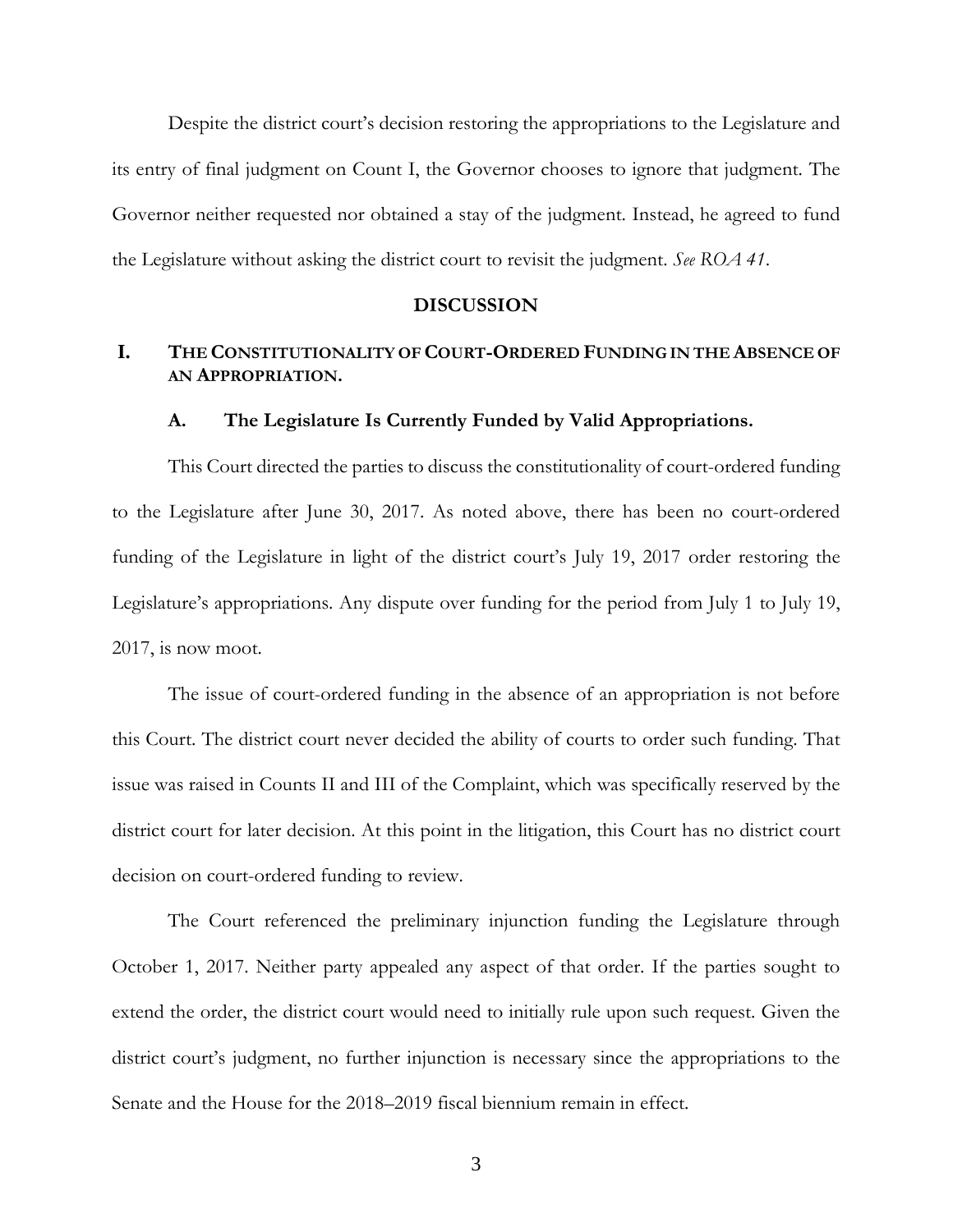Even if this Court disagrees that the appropriations to the Legislature were restored by the district court's judgment, the preliminary injunction does not violate Article XI, section 1. Although the district court used a different calculus to conclude that temporary injunctive relief was authorized,<sup>[2](#page-4-0)</sup> this is a classic case for injunctive relief that does not implicate the appropriation clause, Article XI, section 1. The Senate and the House claimed that the lineitem vetoes of their appropriations exceeded the Governor's authority because they violated the Separation of Powers Clause. Thus, the vetoes became void and the appropriations became law. The relief sought merely to preserve the status quo and keep the Senate and House in operation until the legal issues could be adjudicated. The key finding turned on the fact there had been a valid appropriation because the line-item vetoes were invalid. In granting the temporary injunction, the district court did not judicially appropriate funding, but instead just found a likelihood that a legislative appropriation had already been passed into law.

## **B. Article XI, Section 1 of the Minnesota Constitution Prohibits Judicial Funding of the Legislature in the Absence of an Appropriation.**

The judgment below restored the appropriations to the Legislature contained in the Omnibus State Government Appropriations bill. Any funding provided to the Legislature during the interim was consequently supported by a valid appropriation. Therefore, courtordered funding is not at issue. The Legislature will nonetheless address the issue as requested by the Court.

<span id="page-4-0"></span><sup>2</sup> In its analysis, the district court concluded that Article XI, section 1 must give way to Article IV which requires that the Legislature to perform certain core functions. *ROA 30 at Conclusion ¶9*.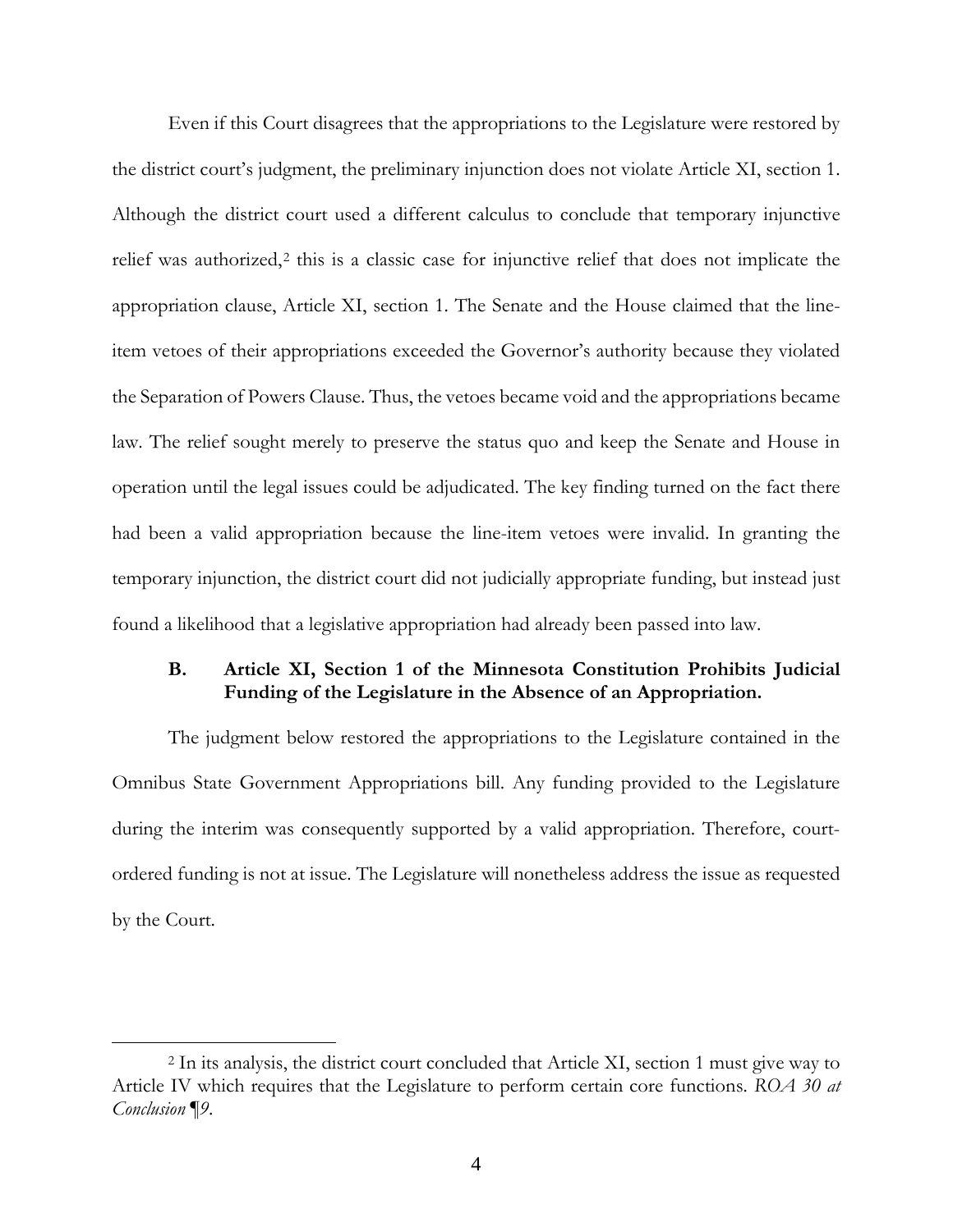Article XI, section 1 of the Minnesota Constitution provides: "No money shall be paid out of the treasury of this state except in pursuance of an appropriation by law." This provision was modeled after the United States Constitution. *See* U.S. CONST. art. I, § 9, cl. 7.[3](#page-5-0) This Court has long-recognized that the Minnesota Legislature controls the power of the purse. *See State v. Iverson*, 145 N.W. 607, 608 (Minn. 1914); *Brayton v. Pawlenty*, 781 N.W.2d 357 (Minn. 2010) (describing the Legislature's primary role in the budget process). "The purpose of the Constitution in prohibiting the payment of money from the state treasury, except upon appropriation made by law, was intended to prevent the expenditure of the people's money without their consent first had and given." *Iverson*, 145 N.W. at 608.[4](#page-5-1)

The Separation of Powers Clause forbids the Judiciary from exercising the power of the purse, and the constitution provides no exception. MINN. CONST. art. III, § 1. "[N]o branch can usurp or diminish the role of another branch." *Brayton*, 781 N.W.2d at 365 (citing MINN. CONST. art. III,  $\langle 1 \rangle$ . "The Legislature has the primary responsibility to establish the spending priorities for the state through the enactment of appropriation laws. The executive

<span id="page-5-0"></span><sup>&</sup>lt;sup>3</sup> "No money shall be drawn from the treasury, but in consequence of appropriations made by law; and a regular statement and account of receipts and expenditures of all public money shall be published from time to time." U.S. CONST. art. I,  $\S$  9, cl. 7.

<span id="page-5-1"></span><sup>4</sup> Minnesota statutes impose additional restrictions on expenditures from the treasury. *See* Minn. Stat. § 16A.57 (prohibiting spending without an appropriation); Minn. Stat. § 16A.14, subd. 3 (state agencies prohibited from spending until spending plan is approved); Minn. Stat. § 16A.14, subd. 4 (an agency's spending plan must be "within the amount and purpose of the appropriation."). Some statutes even impose criminal and civil liability, and establish cause for removing state employees from office who spend without an appropriation. *See* Minn. Stat. § 16A.15, subd. 3(a) (personal liability and removal for knowingly spending in excess or absence of appropriation); Minn. Stat. 16A.138 (criminal liability and removal for incurring indebtedness in excess or absence of appropriation); Minn. Stat. § 16A.139 (criminal liability and removal for spending for purpose contrary to purpose of appropriation).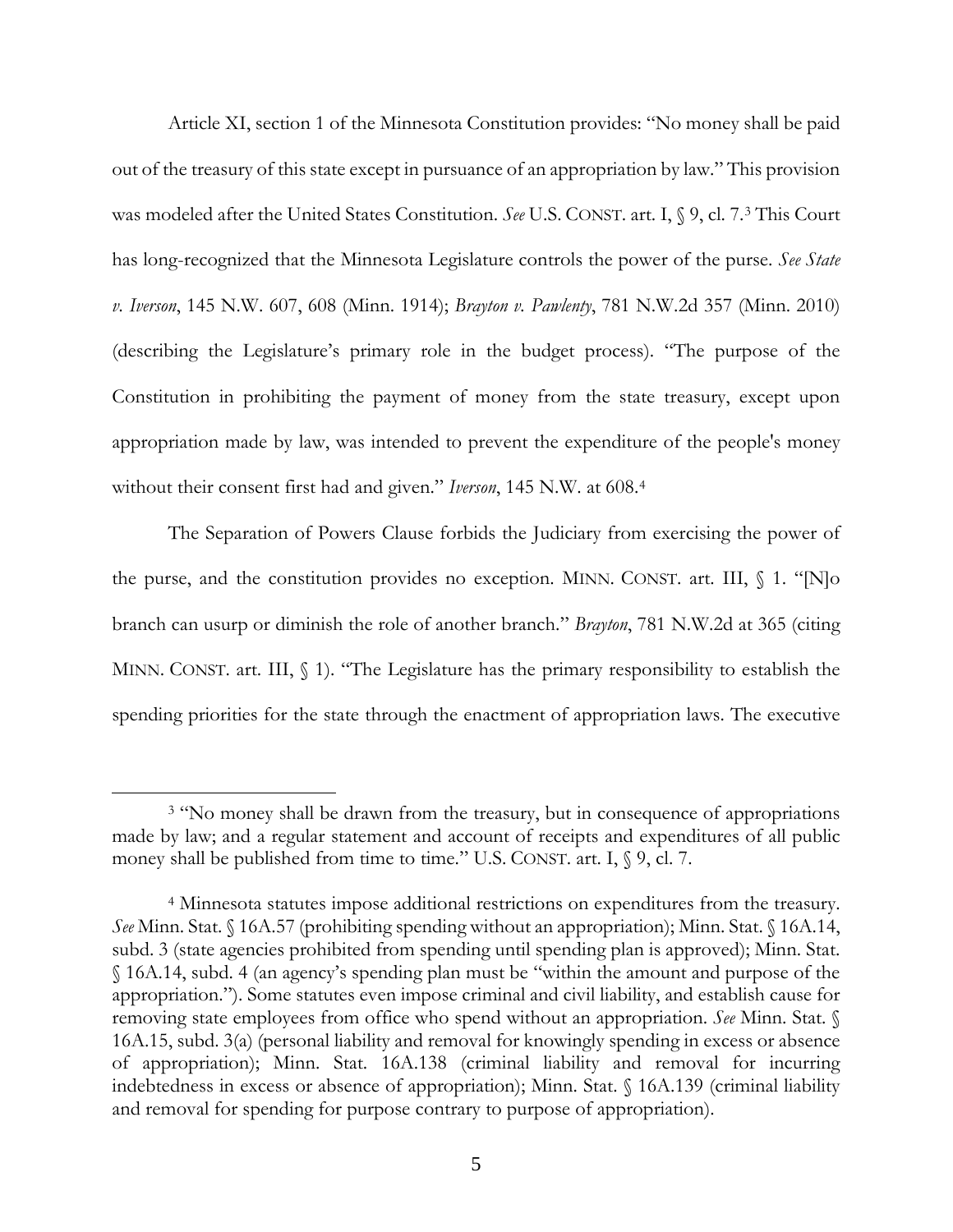branch has a limited, defined role in the budget process." *Id*. The Governor shares the power of purse through his authority to approve or veto a bill and line-item veto items of appropriation. MINN. CONST. art. IV, § 23. In *In re Clerk of Lyon County Courts' Compensation*, this Court held that it has inherent judicial authority to approve limited funding "necessary to preserve and improve the fundamental judicial function of deciding cases." 241 N.W.2d 781, 786 (Minn. 1976); *State v. Randolph*, 800 N.W.2d 150, 160–162 (Minn. 2011) (inherent authority to order state payment of indigent defense).[5](#page-6-0) The Judiciary may have inherent authority to fund itself in the absence of an appropriation, but the Judiciary's powers of self-preservation cannot logically extend to funding legislative operations.

The express language of Article XI, section 1 and the Separation of Powers Clause of the Minnesota Constitution prohibit the Judiciary from ordering expenditures from the treasury to support the operation of the Legislature in the absence of an appropriation. Emergency core-function funding of the Legislature, as it has been ordered at various times by the Ramsey County District Court over the last sixteen years, therefore exceeds any power granted to the Judiciary.

The Legislature cannot perform its constitutionally-mandated core functions without funding. *Add. 3 ¶10*. Legislators cannot receive their constitutionally-mandated pay without funding. MINN. CONST. art. IV, § 9. As the district court noted, "the Governor concedes that his veto is invalid unless the court institutionalizes the extra-constitutional remedy of emergency funding by the Judicial Branch." *Add. 16*; *see also Apps.' Br. 18*. Unlike the limited

<span id="page-6-0"></span><sup>5</sup> *See also* Andrew W. Yates, *Using Inherent Judicial Power in a State-Level Budget Dispute*, 62 Duke L.J. 1463 (2013) (discussing inherent judicial authority, its limitations, and the concerns the power raises).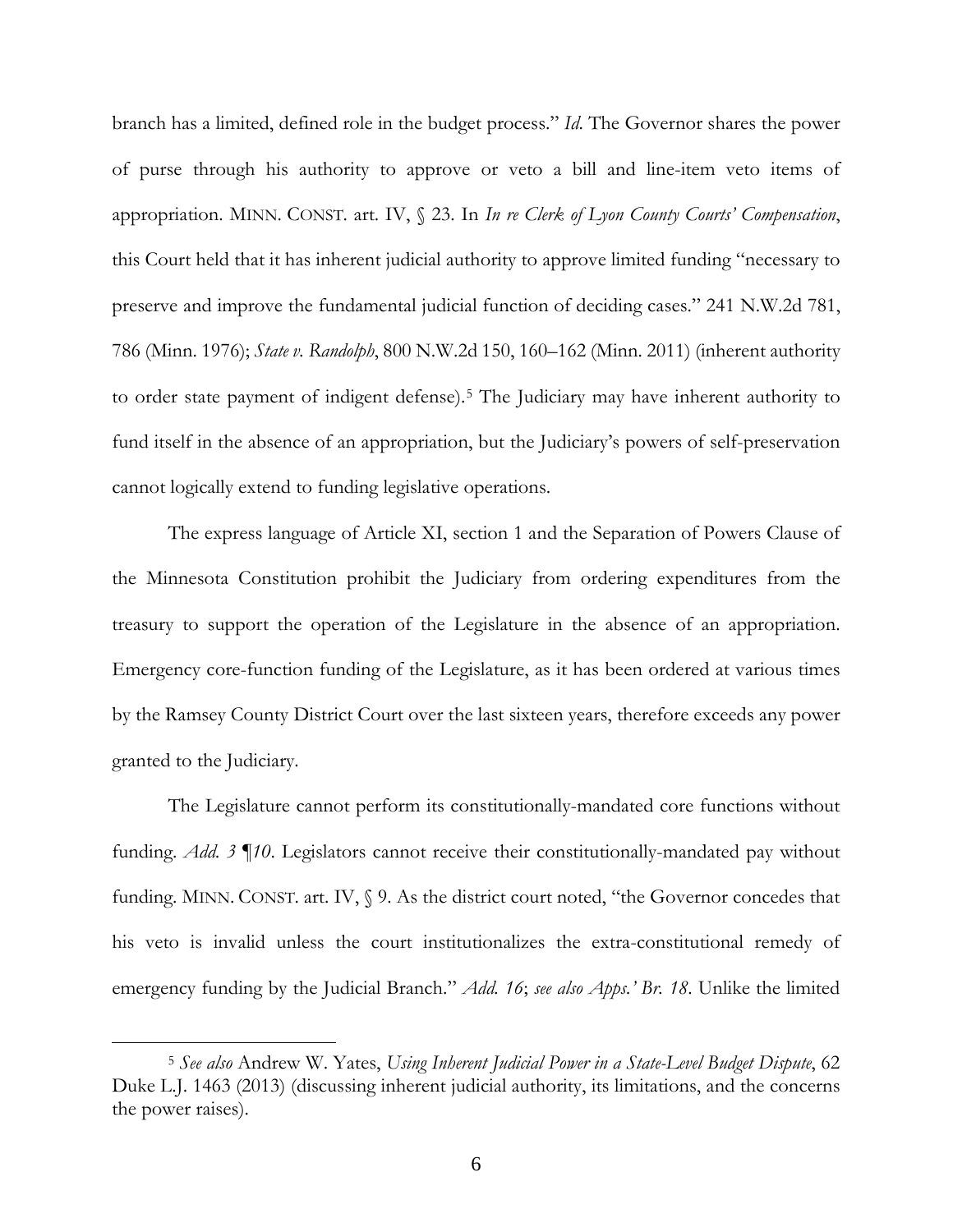circumstances where this Court has considered funding judicial functions such as providing counsel to indigent defendants or paying clerks of court, prescribing funding for legislative operations requires an inherent exercise of discretion. Article IV, section 9, adopted by the voters at the 2016 general election, specifies the amount of compensation that must be paid to legislators. But every other funding decision—i.e., which functions to provide and how robustly to do so—involve the exercise of varied and often extensive levels of discretion. These are precisely the types of decisions that the political question doctrine cautions the courts against making, as discussed more fully below.

Since court-ordered funding is not constitutionally permitted, the Governor's line-item vetoes effectively prevent the Legislature from functioning and deprive the People of Minnesota of their constitutional right to a functioning Legislature. As a result, the Governor's line-item vetoes violate the Separation of Powers Clause and are unconstitutional. Limits to the Governor's "general authority to negative legislative action" exist when "the exercise of such authority by the chief executive would offend some other basic constitutional principle[.]" *Duxbury v. Donovan*, 138 N.W.2d 692, 698 (Minn. 1965). This Court must override the Governor's line-item vetoes to vindicate the people's right to a functioning legislature. Given the constitutional limitation precluding judicial appropriations to the Legislature, the district court recognized that core-function funding is not an acceptable, alternative remedy.

## **C. Other Potential Judicial Remedies and the Separation-of-Powers Concerns They Raise.**

The Legislature has determined three other potential judicial remedies exist under the circumstances of this case. All three violate the Minnesota Constitution. The first option is judicially-ordered core-function funding as imposed by the Ramsey County District Court in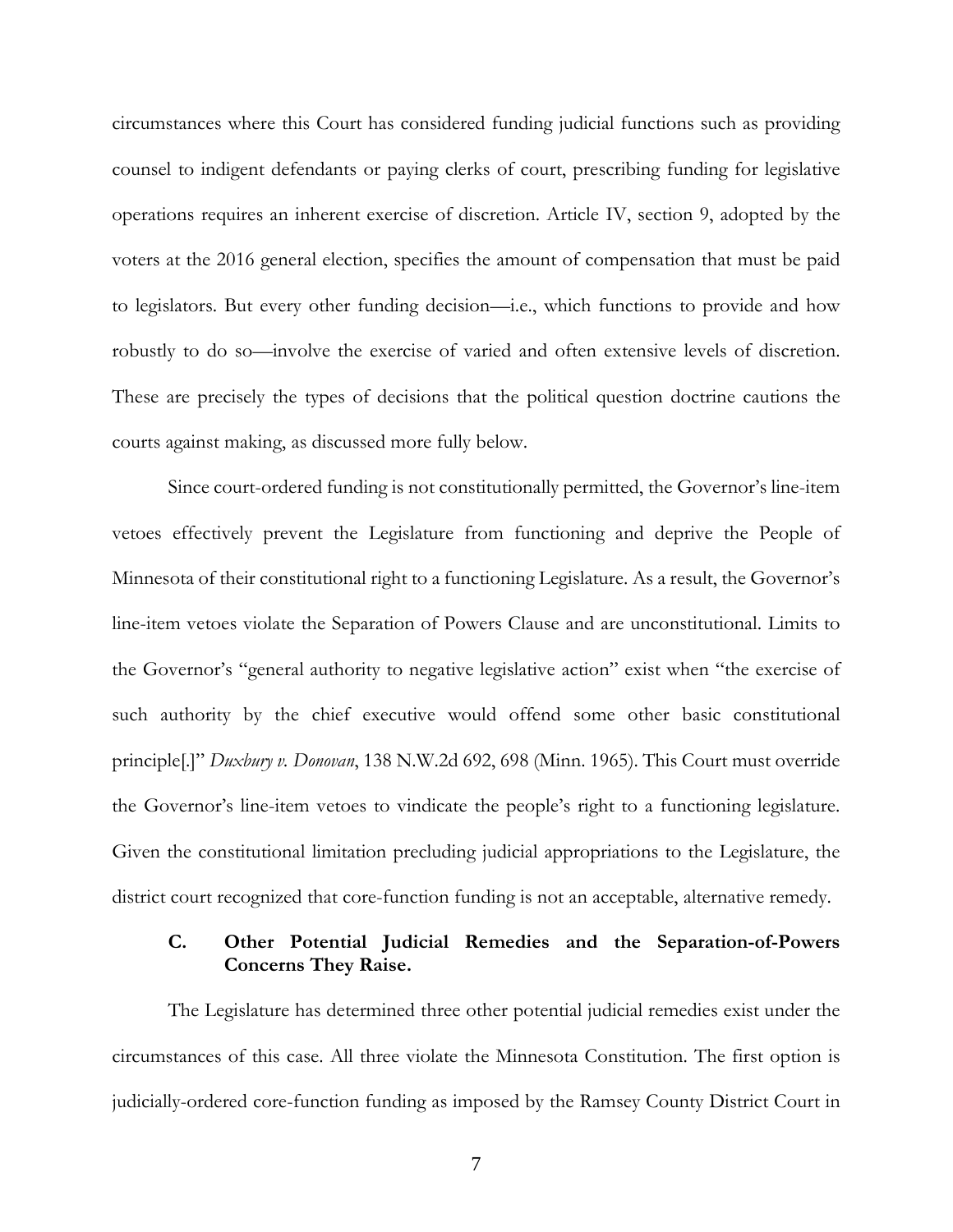2001, 2005, and 2011. The second option is to direct the Governor to call a special session. The third option is for the Court to order continued funding of "necessary" legislative operations, not to exceed the appropriations enacted for the fiscal year 2017 by the Eighty-Ninth Legislature. All three options are discussed below along with their respective separationof-powers implications.

### **1. The Ramsey County rule: core-function funding.**

The Ramsey County District Court ordered temporary emergency funding of state government in 2001, 2005, and 2011. This Court has never reviewed, much less approved, this process. In each instance, the district court was forced to reconcile Article XI, section 1 with the requirement that some public services continued to be provided under the Minnesota Constitution.

The analysis in all three cases is virtually identical. The courts reconciled those provisions of the constitution by applying *State ex. rel. Mattson v. Kiedrowski*, 391 N.W.2d 777 (Minn. 1986), and Article I, section 1 of the Minnesota Constitution. The courts relied on *Mattson* for the proposition that each branch of government and every constitutional office perform core functions which may not be abridged. Findings of Fact, Conclusions of Law and Order at Conclusion ¶ 4, *In re Temp. Funding of Core Function of the Exec. Branch*, Ramsey Cnty. No. 62-C0-05-6928, 2005 WL 6716704 (Minn. Dist. Ct. June 23, 2005) (Johnson, C.J.). "Failure to fund these independent core functions, even temporarily, nullifies these constitutional offices, which in turn contravenes the Minnesota Constitution." *Add. 29 at Conclusion ¶3 (the 2011 temporary funding order)* (citing MINN. CONST. art. III, § 1; *Mattson*, 391 N.W.2d at 782; *In re Clerk of Lyon Cnty. Courts' Comp.* 241 N.W.2d at 784 (recognizing that if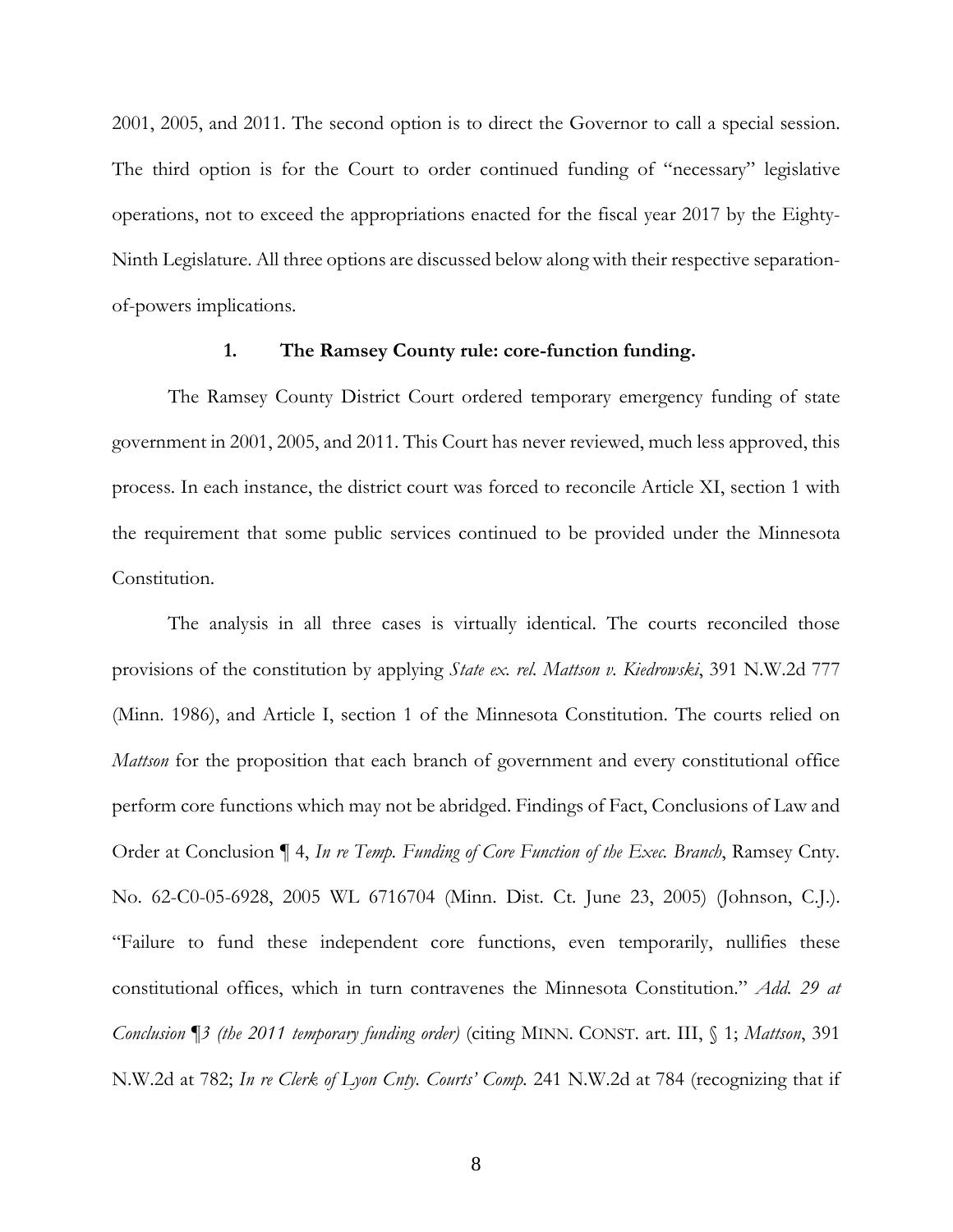one branch of government could "effectively abolish" another, the "separation of powers becomes a myth")*.*

The core functions of each branch of government and constitutional office are delineated in the Minnesota Constitution. The Legislature's authority resides in Article IV. In 2011, the district court concluded the Legislature "must be funded sufficiently to allow them [*sic*] to carry out critical core functions necessary to draft, debate, publish, vote on and enact legislation." *Add. 30 at Conclusion ¶6*.

After determining the core functions of the various branches and constitutional offices, the district court appointed a special master to "hear and make recommendations" to the court on the core-function analysis. The special master held evidentiary hearings and determined which functions were necessary and what level of funding was required. The district court adopted the special master's recommendations and ordered expenditures from the treasury to pay for core government functions.

Justice Alan Page voiced concerns over the Ramsey County District Court's corefunction funding approach, citing separation-of-powers issues, in his dissent in *Limmer v. Swanson*, 806 N.W.2d 838, 841–43 (Minn. 2011) (Page, J., dissenting). Core-function funding raises two significant constitutional concerns. First, it results in the Judiciary ordering expenditures from the treasury without an appropriation. This violates Article XI, section 1, of the Minnesota Constitution since the power to appropriate funds rests within the exclusive province of the Legislature, subject to the Governor's veto authority. As discussed above, core-function funding indisputably usurps the Legislature's power of the purse.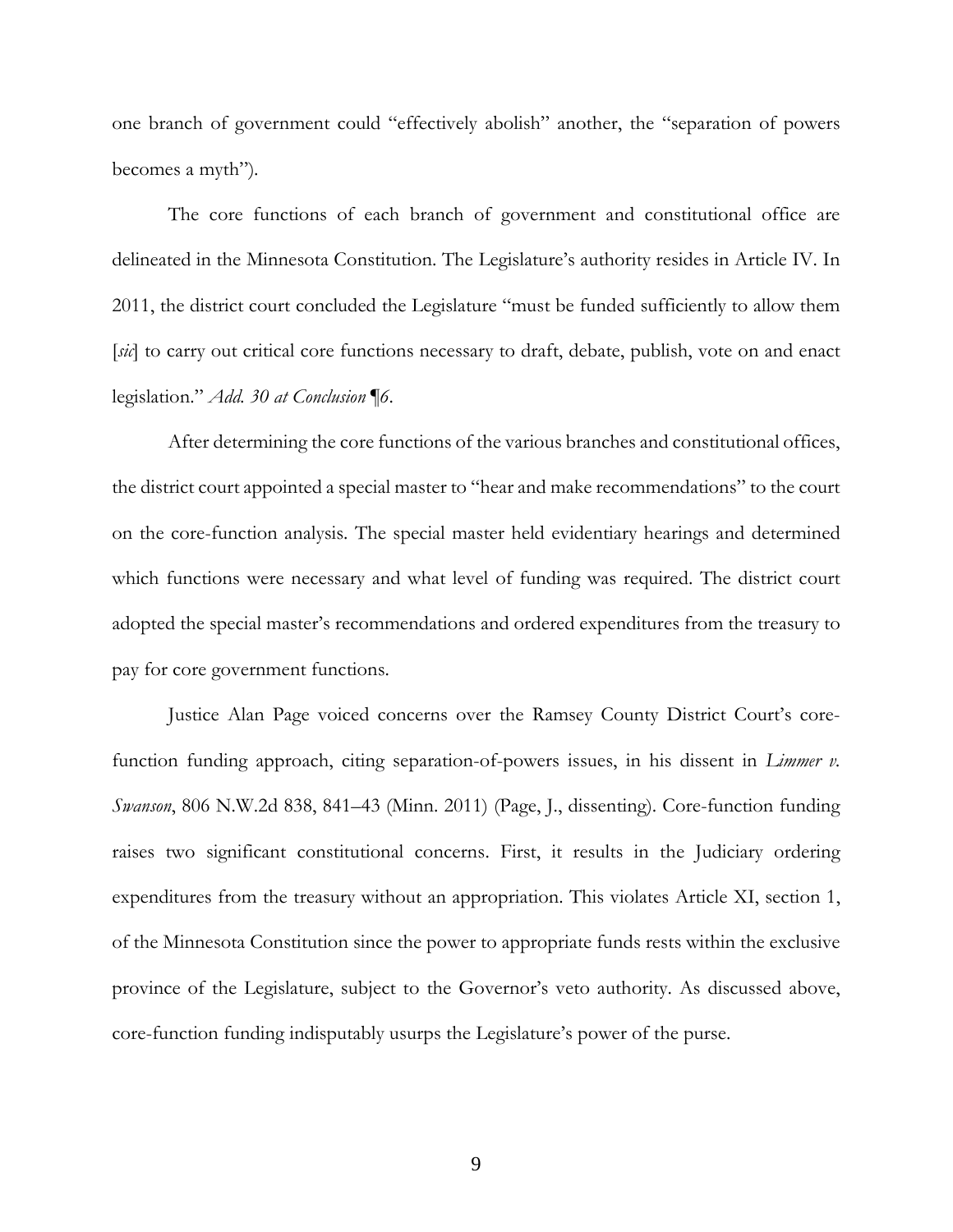Second, core-function funding demands that the Judiciary determine the "core" functions of coordinate branches and the requisite amount of funding required to perform those functions. This usurps the Legislature's power of the purse, and violates the political question doctrine. A political question arises "where there is 'a textually demonstrable constitutional commitment of the issue to a coordinate political department; or a lack of judicially discoverable and manageable standards for resolving it.' " *Nixon v. United States*, 506 U.S. 224, 228 (1993) (quoting *Baker v. Carr*, 369 U.S. 186, 217 (1962)). Core-function funding, as it was ordered in the foregoing cases, requires the Judiciary to determine which of the Legislature's and Executive Branch's myriad functions are necessary. Thereafter, the Judiciary must determine funding levels for each such function. This has happened despite the lack of any judicially manageable standards to guide the court's determination.

Emergency core-function funding does not become constitutional because it happened before or because the parties request it. *See State ex rel. Gardner v. Holm*, 62 N.W.2d 52, 60 (Minn. 1954) ("No unchallenged exercise of a power not granted to a branch of our government can serve to confer upon it such power when the clear language of the constitution either denies to it such power or confers such power upon another branch of government."). The justification for judicially-authorized funding of government appears to be as follows: somebody needs to step up and do it, so it might as well be the courts. That justification, while convenient to avoid government shutdowns, lacks textual support in the constitution.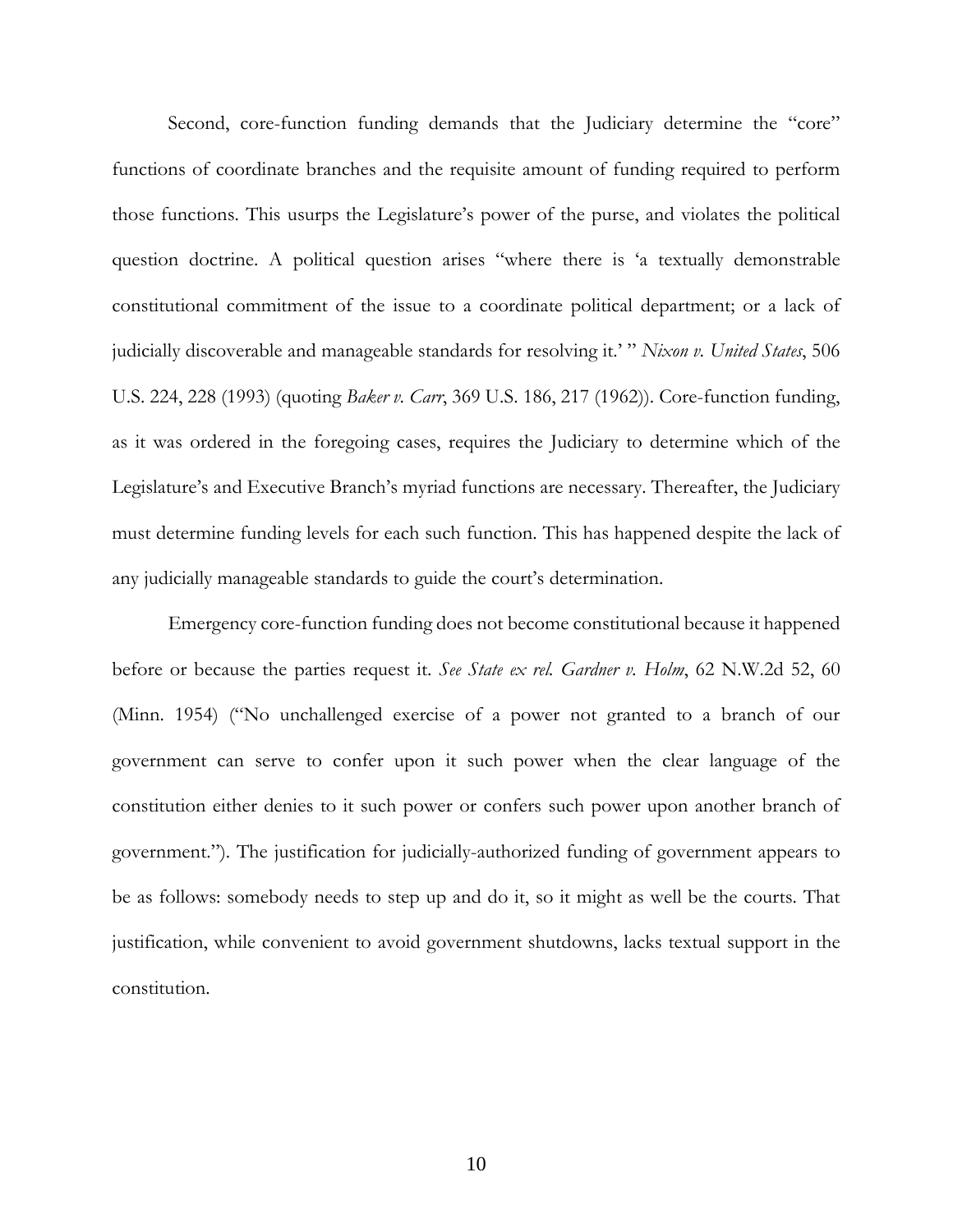#### **2. Issuing a writ of mandamus requiring a special session.**

This Court has stated it has the responsibility to safeguard the rights of citizens and the power to issue writs and processes necessary for the execution of the laws and furtherance of justice. *Randolph*, 800 N.W.2d at 159 (citations omitted). As with the authority to order spending, the Judiciary's inherent powers are limited to the "authority necessary to preserve and improve the fundamental judicial function of deciding cases." *In re Clerk of Lyon Cnty. Courts' Comp*., 241 N.W.2d at 786. If the Court finds that its powers exceed those claimed in *Lyon County*, then it must decide its available powers and determine which power is the least invasive.

In assigning itself extra-constitutional powers, the Court emphasized that its inherent power "may not be asserted unless . . . reasonable legislative-administrative procedures are first exhausted. Intragovernmental cooperation remains the best means of resolving financial difficulties . . . ." *In re Clerk of Lyon Cnty. Courts' Comp.*, 241 N.W.2d at 786. This Court's Order directing the parties to mediation recognizes the importance of intragovernmental cooperation. However, another procedure exists through which the parties could resolve this dispute—a special session.

The Legislature must meet in regular session, but the constitution explicitly limits the duration of that session. MINN. CONST. art. IV, § 12. The Constitution gives the Governor the authority to call a special session on extraordinary occasions. *Id*. The Governor has refused to call a special session unless the Legislature agrees to his demands. *Add. 43–45.*

Negotiations between the Legislature and Governor are an integral part of the legislative process. Those disputes are best resolved when the Legislature is in session where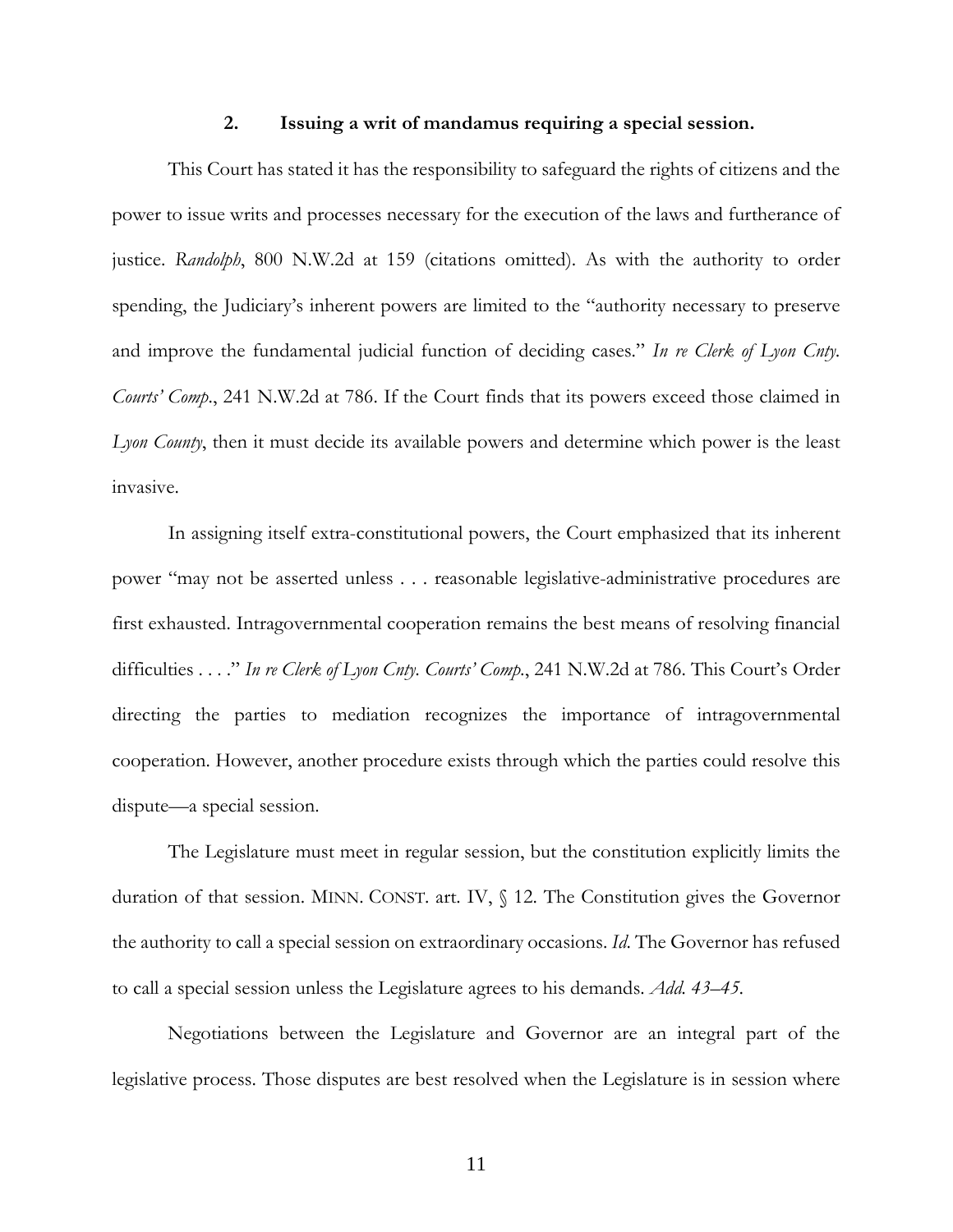each branch has a full set of tools available to reach a compromise, and the interests of the citizens can be presented by their representatives. Ordering a special session re-starts the political process. Ordering core-function funding requires a detailed analysis of employee duties and internal budgets. Ordering a special session invades the Governor's authority. Ordering core-function funding invades the constitutional authority of both the Legislature and the Governor. A writ directing the Governor to call a special session without any conditions would be a lesser invasion of the powers entrusted to the other branches than judicial determination of core funding, but would still violate the separation-of-powers doctrine.

The Governor's power to call a special session is discretionary. MINN. CONST. art. IV, § 12. The Court cannot order the Governor to "exercise . . . an official power or duty conferred by the Constitution, or by valid law, involving the exercise of discretion." *State ex rel. Birkeland v. Christianson*, 229 N.W. 313, 314 (Minn. 1930).

## **3. Court-ordered funding of necessary legislative operations under prior appropriations.**

Counts II and III of the Legislature's Complaint, which have not been decided by the district court or appealed to this Court, requested that the court order Appellants to allot "such funds as necessary to pay" for the Legislature carrying out its official and constitutional powers. Under this process, the Court would direct each body of the Legislature to spend only the amounts each determines are necessary to its continued operation. The process could be subject to review and precertification by a special master—in particular, for new items or to items with increased costs—before the court order applies to allotments. But the Court would not engage in determining what is "core" or what constitutes some undeterminable minimum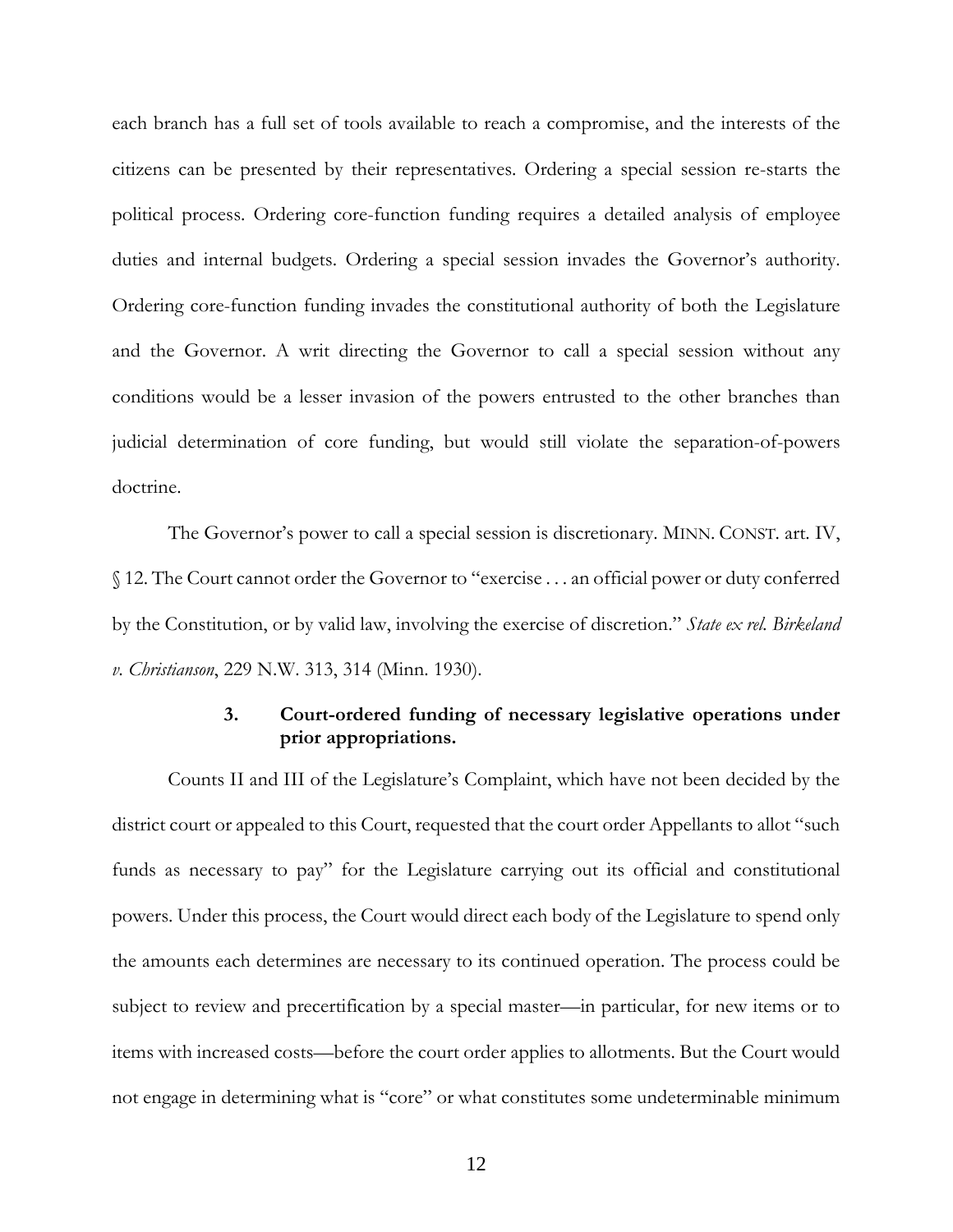amount of legislative operations. Contrary to the core funding approach, this process minimizes interference with the independence of the Legislature and the potential encroachments on the separation of powers. The Legislature itself would determine what is necessary, and would be limited by the appropriations for fiscal year 2017 enacted by the Eighty-Ninth Legislature. How the process should be administered may be best left to the district court with general guidance from this Court. This option still requires court-ordered funding without an appropriation in violation of Article XI, section 9 of the Minnesota Constitution.

## **II. THE SHUTDOWN OPTION AND THE SEPARATION-OF-POWERS CONCERNS RAISED THEREBY.**

Another option available to the Court is to uphold the Governor's line-item vetoes and force the Legislature to spend all remaining funds and then shut down until it is able to pass new appropriations for its operations. This may occur if the Court declares it does not have the authority to order funding in the absence of an appropriation or because the Court does not reach the issue of court-ordered funding without an appropriation. Either way, this option would trigger a cascade of negative consequences for the Legislature and the People of Minnesota. The harm will be acute in the short term and will alter the balance of power between the Governor and the Legislature in the long term.

If the Court upholds the Governor's vetoes and does not provide funding to the Legislature, the Senate and House will be forced to survive off their limited carryforward funds. The Senate will survive for no more than 60 days. The House will survive for no more than 120 days. When funds are exhausted, the Senate and House will have to furlough hundreds of employees. These projections do not take into account the substantial additional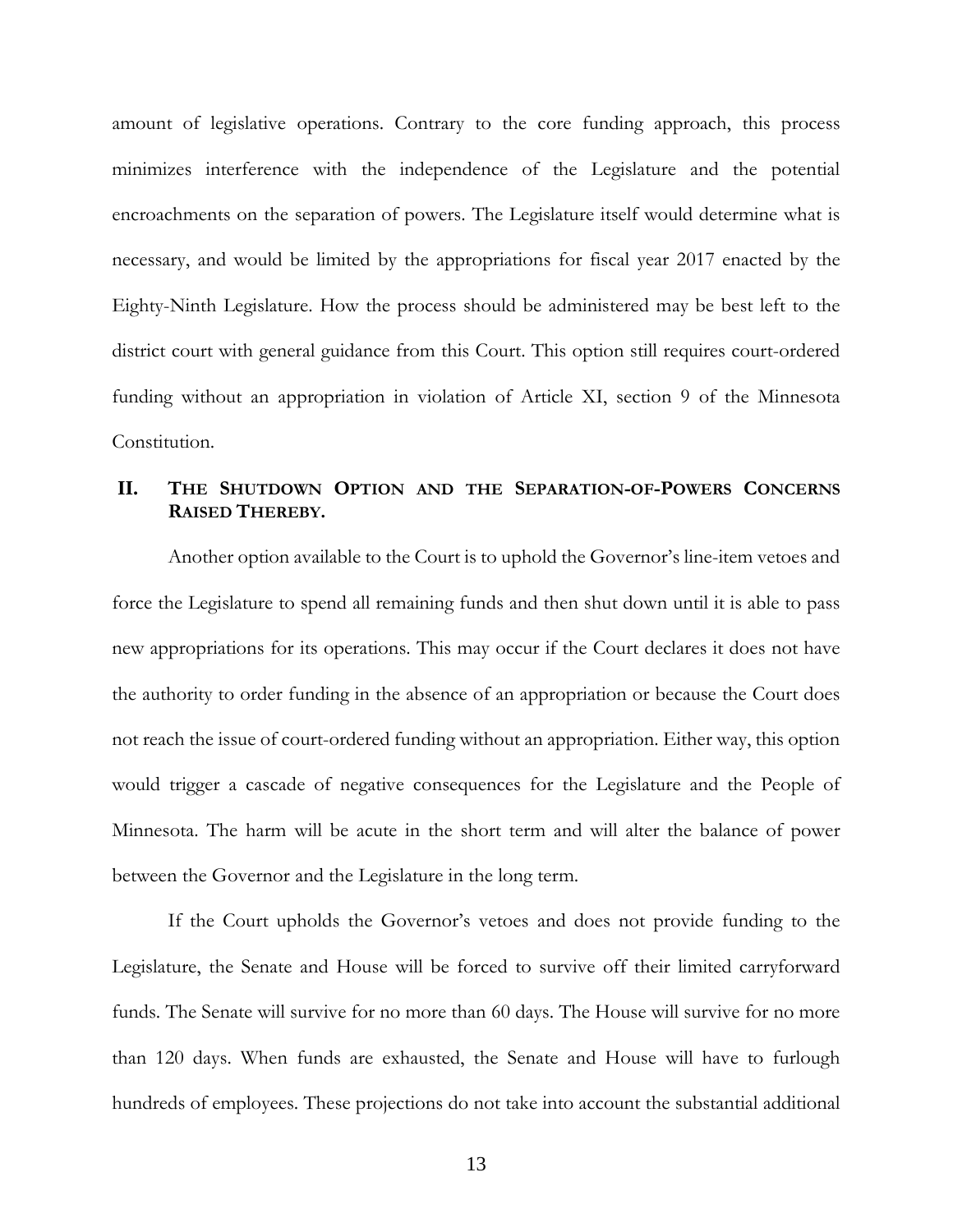costs necessitated by the shutdown (e.g., the employer portion of health insurance costs, anticipated unemployment insurance costs, and accrued paid-time-off for certain employees). *See ROA 25 ¶15; ROA 26 ¶18*. When these additional shutdown costs are included, the Senate and House carryforward funds will be exhausted much sooner. Of course, the length of time the carryforward funds will last depends on choices the Senate and House will have to make about prioritizing their obligation to staff, to vendors under contract, and to state agencies.

The impact of a shutdown will bleed into the regular session. Once carryforward funds are exhausted, the Senate and House will be unable to prepare for the session. There will be no staff to research and prepare bills, advise legislators, staff committees, and prepare memos for legislators about legislation that will be considered during the session. Legislators will not have funding to respond to the needs of their constituents. Once the session begins, the Legislature will have to attempt to function without staff and resources until it can pass new appropriations, subject to the Governor's line-item veto power.

Upholding the Governor's line-item vetoes will have a meaningful impact on the balance of powers in the long run as well. The Legislature's ability to enact a budget will be diminished by giving the Governor the power to unilaterally dictate the terms of appropriation bills (or potentially any bill), through the threat of line-item vetoing the appropriations to the Legislature.

### **III. AGA'S MOTION TO INTERVENE.**

The Association for Government Accountability's (AGA's) attempt to intervene at this late stage of the appeal should be rejected for multiple reasons. It is untimely in the extreme. The parties agree that AGA has no place in this case. AGA lacks standing to assert its claims,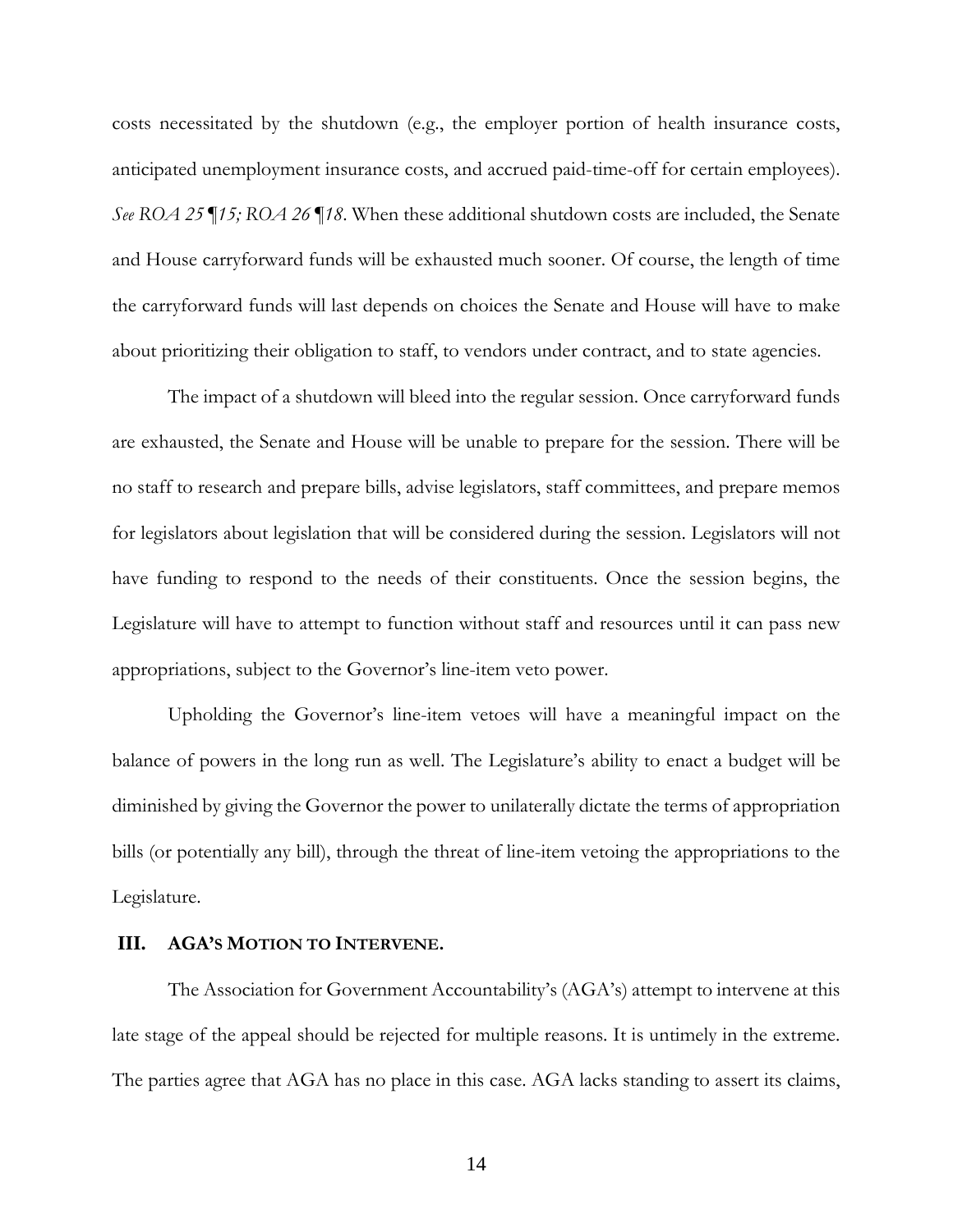and cannot demonstrate grounds for intervention under Minnesota Rules of Civil Procedure 24.01 or 24.02. Furthermore, AGA's substantive legal arguments regarding subject matter jurisdiction are meritless. AGA's intervention, if permitted, will cause undue delay and prejudice to the parties and the people of the State of Minnesota. The Legislature respectfully requests this Court deny AGA's motion to intervene.

## **A. The Procedural Posture and Circumstances Surrounding AGA's Attempted Intervention.**

AGA predicates its motion to intervene on an *ex parte* communication between its counsel's law office and some unidentified person at the district court, other than Judge Guthmann, that supposedly happened on September 6, 2017. (Decl. Erick G. Kaardal ¶ 9– 10.) This individual allegedly said "Judge Guthmann believed he did not have jurisdiction over the motion to hear the matter" and "suggested any motion to intervene be directed to the Supreme Court." (Kaardal Decl. ¶ 10.) Judge Guthmann has not ruled on AGA's motion to intervene, or made any finding respecting the district court's jurisdiction. Given this backdrop, the Court should reject AGA's attempt to circumvent the district court's jurisdiction and catapult itself into the instant proceedings based on a vague, hearsay, and extra-record, *ex parte* communication.

AGA effectively seeks an extraordinary or emergency writ allowing it to intervene based on its own self-imposed exigency. AGA has been well aware of this case since it was initiated on June 13, 2017. AGA had already filed its own case challenging legislators' right to increased salaries authorized by Article IV, section 9 of the Minnesota Constitution.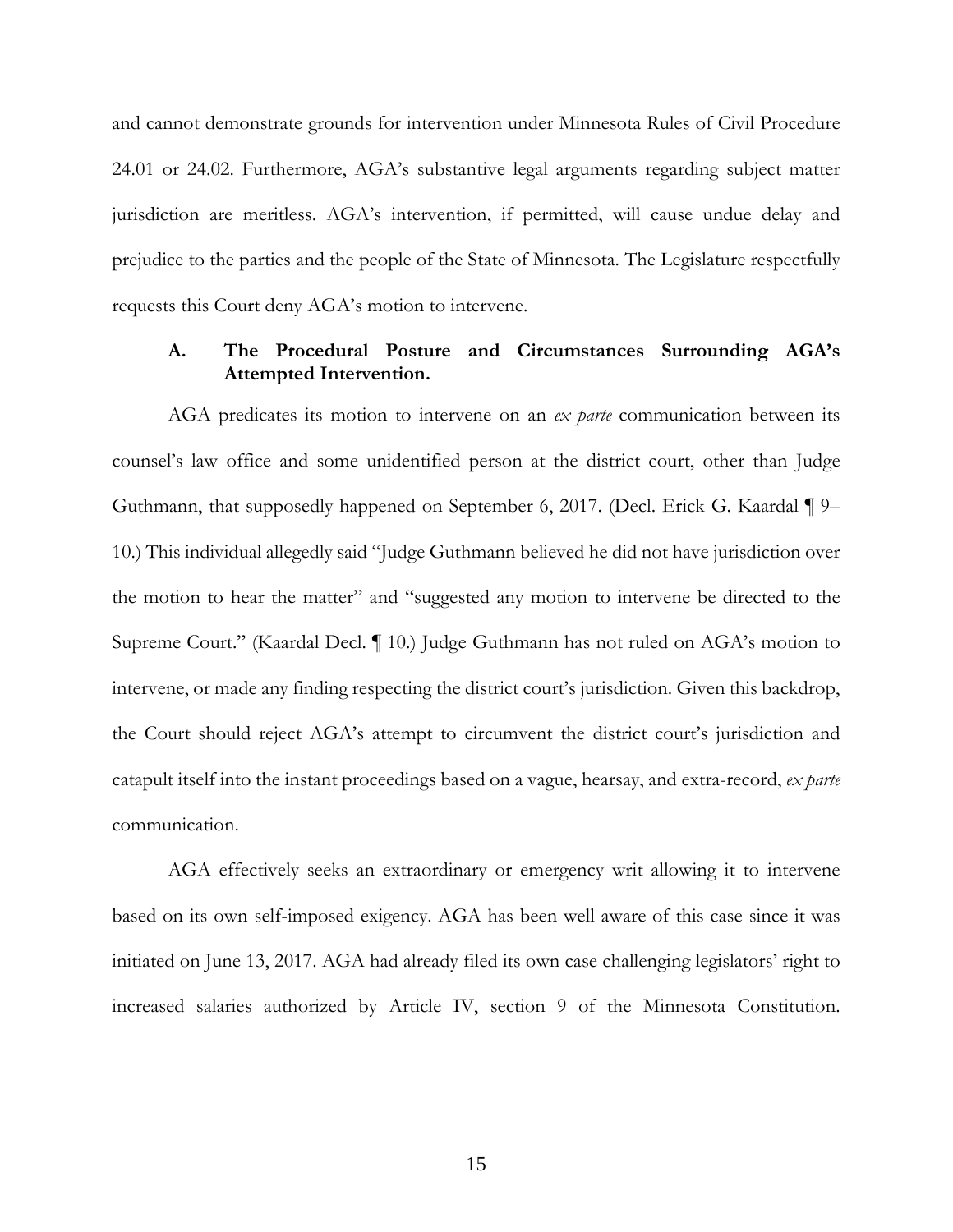("Legislative Salary Case").[6](#page-16-0) AGA could have made its newfound arguments there, but it did not. AGA could have attempted to intervene then, but it did not. On June 26, 2017, Judge Guthmann held show-cause hearings in AGA's Legislative Salary Case and this case. Mr. Kaardal argued on behalf of AGA and was present for the entire argument in this case. He was well aware of the Legislature's and Governor's stated intention to seek accelerated review and an expedited briefing and argument schedule in this case, all of which was thoroughly discussed in open court. AGA could have sought to intervene then, but did not. Instead, AGA waited to file its notice to intervene in the district court until July 17, 2017. *ROA 32*.

Two days later, Judge Guthmann issued orders in this case declaring Governor Dayton's line-item vetoes unconstitutional and dismissing AGA's petition in the Legislative Salary Case for lack of standing and ripeness.[7](#page-16-1) AGA could have refiled its suit or appealed the district court's order. It has not. The time for appeal expires on September 18, 2017. Minn. R. Civ. App. P. 104.01.

On July 26, 2017, this Court granted the parties' joint petition for accelerated review and motion for expedited briefing and oral argument. AGA could have sought to intervene and to relax relevant time limits then, but it did not. Minn. R. Civ. App. P. 126.02.

On August 2, 2017, this Court granted the Center of the American Experiment leave to file an amicus brief. AGA could have attempted to participate in this case as an amicus, but it did not.

<span id="page-16-0"></span><sup>6</sup> *See Association for Government Accountability v. Myron Frans et al.*, Ramsey Cnty. No. 62- CV-17-3396 (Guthmann, C.J.) (dismissing AGA's claims for lack of standing and ripeness).

<span id="page-16-1"></span><sup>7</sup> *Order Dismissing Pet. Writ of Mandamus Without Prejudice*, Legislative Salary Case, Ramsey Cnty. No. 62-CV-17-3396 (Minn. Dist. Ct. July 19, 2017).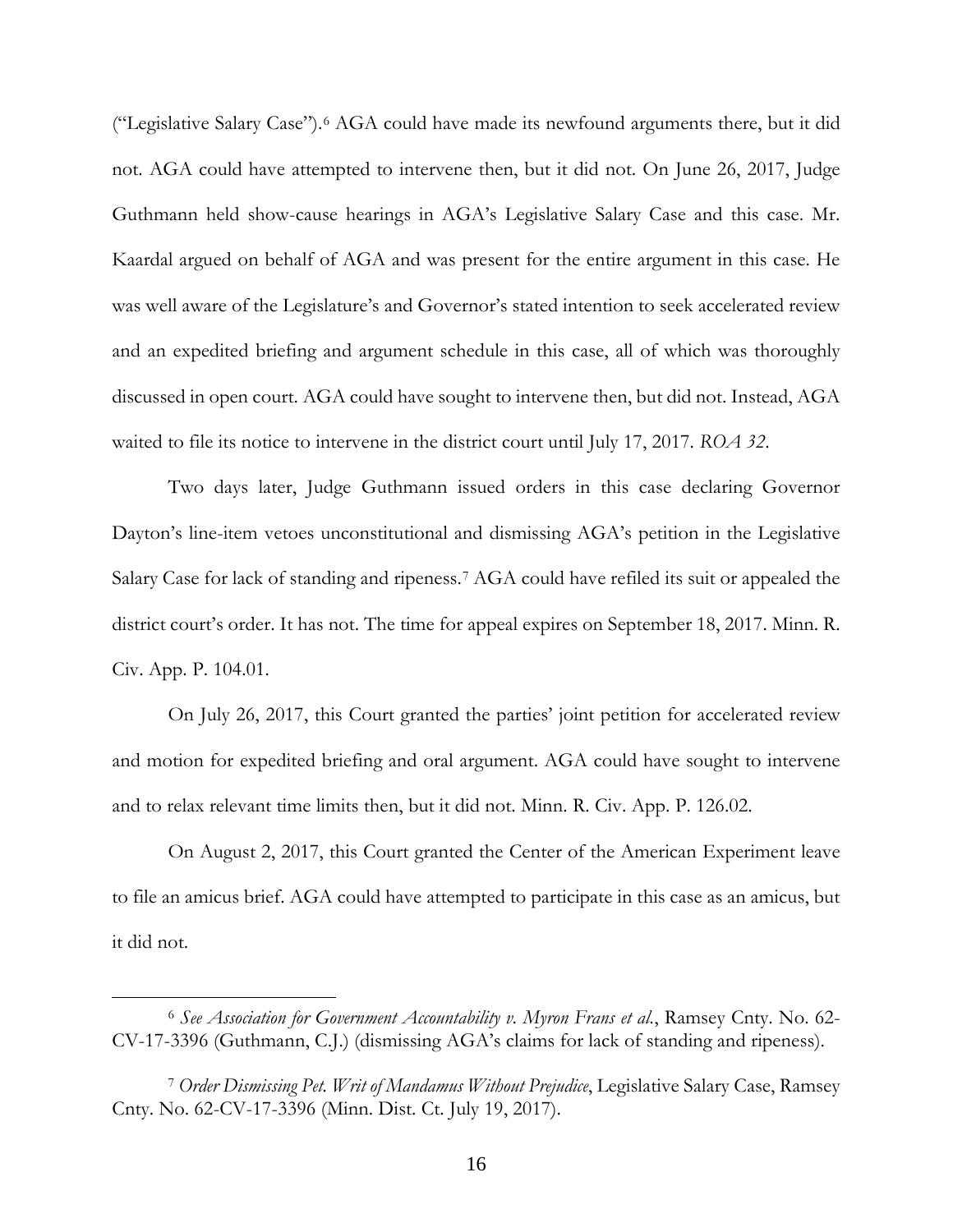On August 15, 2017, the Legislature filed its principal brief, the amicus filed its brief, and both parties filed their objections to AGA's notice of intervention in the district court. *ROA 44*; *ROA 45*. AGA could have filed its motion to intervene then, but it did not. Instead, AGA inexplicably waited until 6:06 p.m. on August 25, 2017, the Friday before oral argument in this case the next Monday, to file its motion to intervene and relax the time limits. *ROA 46*; *ROA 47*. AGA had ample warning and time to file its motion to intervene or ask to participate as an amicus, but it waited until the eve of oral argument. Based on AGA's lack of diligence and the questionable circumstances surrounding its motion to intervene, this Court should not allow it to participate in this important matter at this late stage of the proceedings.

## **B. AGA Lacks Standing and Cannot Demonstrate Grounds for Intervention in any Event.**

AGA does not have standing. *See Snyder's Drug Stores, Inc. v. Minnesota State Bd. of Pharmacy*, 221 N.W.2d 162, 165 (Minn. 1974) (standing required to intervene); *Town of Chester, N.Y. v. Laroe Estates, Inc.*, \_\_ U.S. \_\_, 137 S. Ct. 1645 (2017) (holding that "an intervenor of right must have Article III standing in order to pursue relief that is different from that which is sought by a party with standing."); *see also State by Humphrey v. Philip Morris Inc.*, 551 N.W.2d 490, 493 (Minn. 1996) (discussing standing requirements generally). In order to have standing, a party must have suffered some "injury-in-fact" or be the "beneficiary of some legislative enactment granting standing." *Phillip Morris, Inc.*, 551 N.W.2d at 493 (citation omitted).

AGA's lack of standing here mirrors its lack of standing in the Legislative Salary Case. *See Order Dismissing Pet. Writ of Mandamus Without Prejudice*, Legislative Salary Case, Ramsey Cnty. No. 62-CV-17-3396 (Minn. Dist. Ct. July 19, 2017). AGA cannot demonstrate it has suffered some injury-in-fact "which differs from injury to the interests of other citizens generally." *In*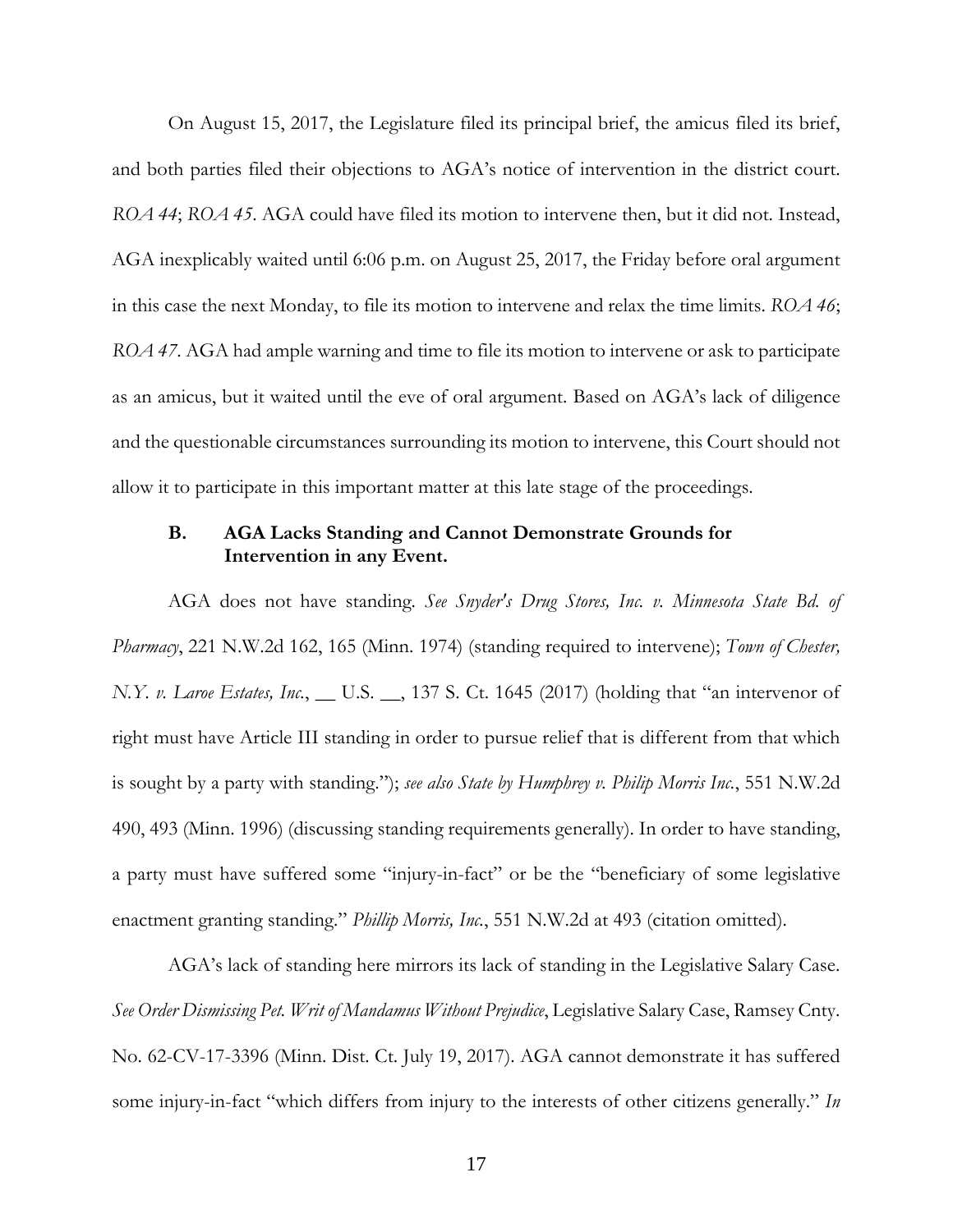*re Complaint Against Sandy Pappas Senate Comm.*, 488 N.W.2d 795, 797 (Minn. 1992). Additionally, AGA is not the beneficiary of a law granting standing and does not allege otherwise. AGA has not demonstrated standing to intervene, and this Court should therefore deny its motion.

Even if AGA had standing, it cannot demonstrate grounds for intervention under Minnesota Rule of Civil Procedure 24.01 or 24.02. A party must establish the following to intervene as a matter of right: "(1) a timely application for intervention, (2) an interest relating to the property or transaction which is the subject of the action; (3) circumstances demonstrating that the disposition of the action may as a practical matter impair or impede the party's ability to protect that interest; and (4) a showing that the party is not adequately represented by the existing parties." *Minneapolis Star & Tribune Co. v. Schumacher*, 392 N.W.2d 197, 207 (Minn. 1986) (citing Minn. R. Civ. P. 24.01; *State ex rel. Bilder v. Township of Delavan*, 334 N.W.2d 252 (Minn. 1983)). In determining whether to allow permissive intervention, "the court shall consider whether the intervention will unduly delay or prejudice the adjudication of the rights of the original parties." Minn. R. Civ. P. 24.02.

AGA's motion to intervene should be denied because it is unjustifiably untimely under the circumstances of this case. "The factors to be considered in determining timeliness include how far the suit has progressed at time of intervention, the reason for the delay, and the possible prejudice of the delay to the existing parties." *SST, Inc. v. City of Minneapolis*, 288 N.W.2d 225, 230 (Minn. 1979) (citing *NAACP v. New York*, 413 U.S. 345, 366-69 (1973)). AGA's intervention motion is untimely given the advanced procedural posture of this case and AGA's inexplicable delay. The parties and amicus filed their briefs, oral argument is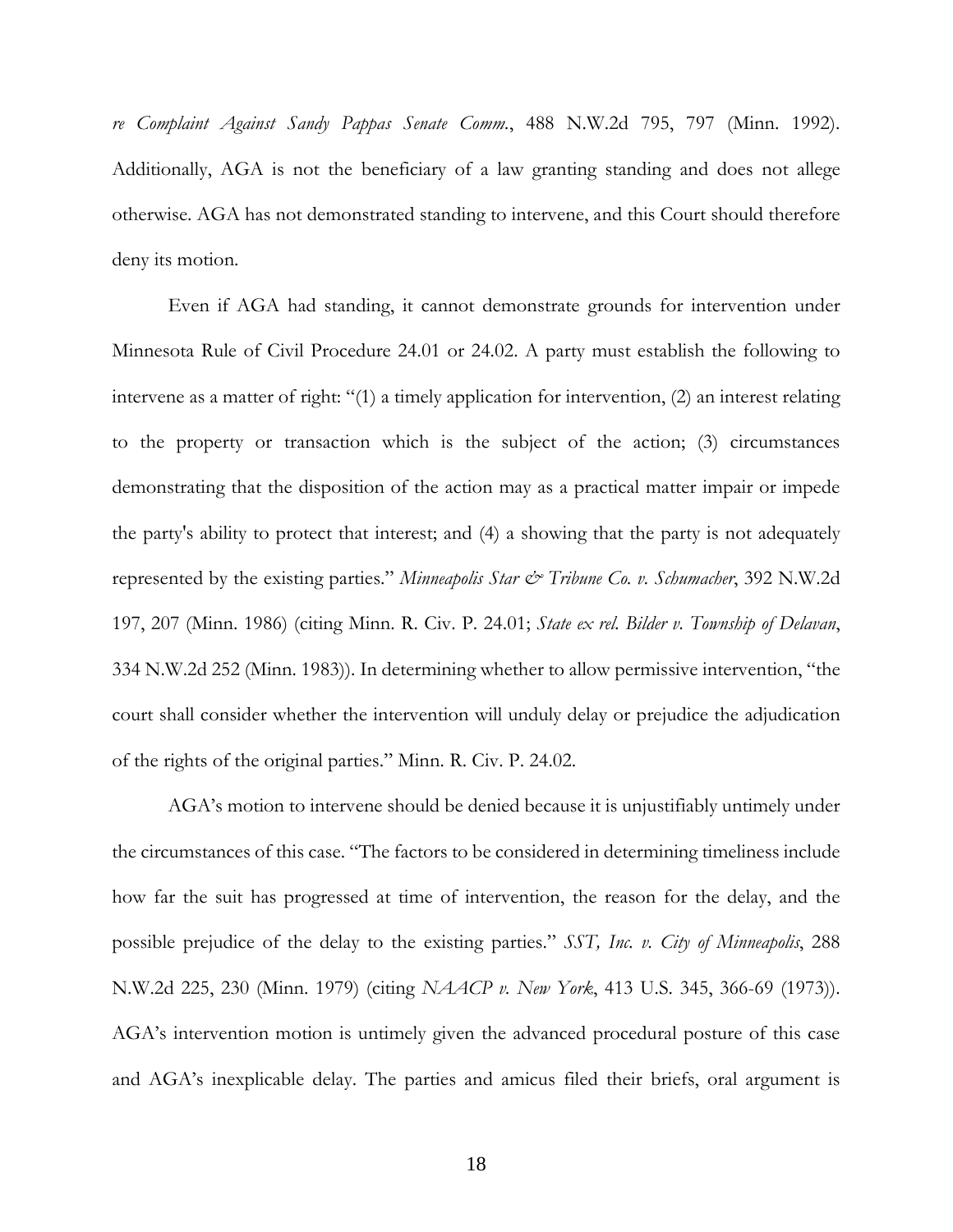complete, and this Court took the case under advisement. AGA had every opportunity to attempt to participate along the way and chose to wait until now to seek entry into the case. *See State Auto. & Cas. Underwriters v. Lee, 257 N.W.2d 573, 576 (Minn. 1977) (intervention* untimely where judgment was entered and satisfied, party was aware of commencement of action, and no just reasons for delay given). This case has progressed too far to allow belated intervention, especially since AGA cannot demonstrates no just reason for its delay.

AGA's motion to intervene is also untimely because it would "unduly and adversely affect the rights of the existing parties." *Engelrup v. Potter*, 224 N.W.2d 484, 489 (Minn. 1974). As the Court is well aware, the district court's order granting temporary funding expires on October 1, 2017. *ROA 41*. Every day that passes without resolution of this case increases the prejudice to the parties and the people of Minnesota. The impending harm and risks are not imaginary or hypothetical. Furloughs and layoffs will occur and the state's credit rating may be substantially downgraded. *See ROA 25*; *ROA 26*. To avoid these hardships, the parties sought accelerated review and an expedited schedule for this appeal. AGA's intervention, if allowed, will interject new issues previously not a part of this case, not raised or decided by the district court, and not before this Court. AGA's intention to appeal the district court's temporary funding order will ensnare the parties and the courts in additional litigation. The resulting delay will increase the prejudice to the parties and the all Minnesotans.

AGA's motion to intervene also fails because the existing parties adequately represent any claimed interest AGA actually might have in this action.

For all these reasons, this Court should deny AGA's motion to intervene.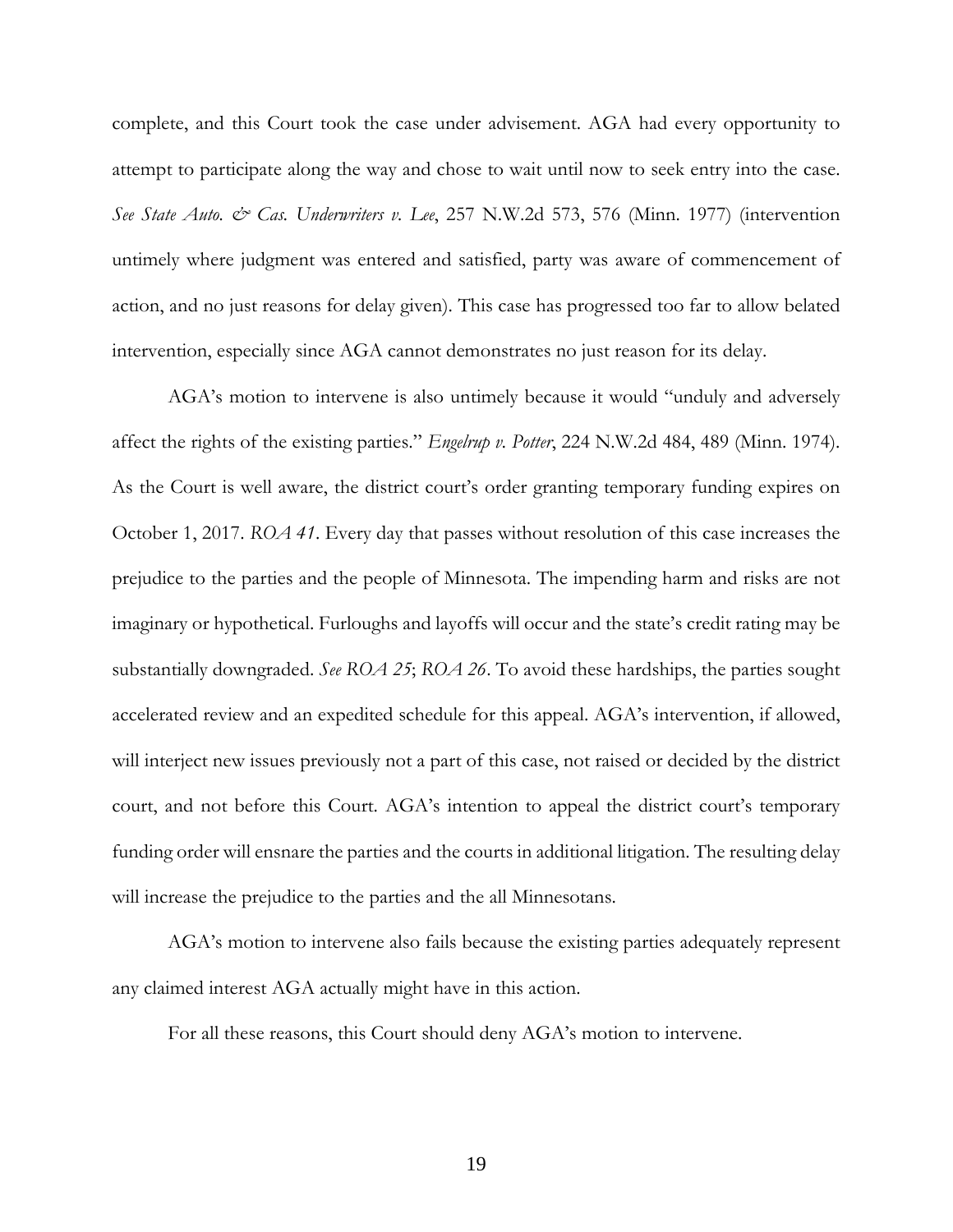### **C. AGA's Substantive Claims Are Meritless.**

Normally, the court does not reach the merits of the pleadings when considering a motion to intervene. *Snyder's Drug Store*, 221 N.W.2d at 164. The Court has asked the parties to address AGA's substantive claims regarding subject matter jurisdiction. AGA contends the Court lacks subject matter jurisdiction because: (1) this case presents a nonjusticiable political question based on AGA's interpretation of *State v. Hoppe*, 215 N.W.2d 797 (Minn. 1974);<sup>[8](#page-20-0)</sup> and (2) the Uniform Declaratory Judgments Act does not provide a private cause of action. AGA's claims are meritless.

### **1. AGA's political question argument.**

 $\overline{a}$ 

AGA argues this case presents a nonjusticiable political question because the Legislature can still attempt to override Governor Dayton's line-item vetoes because "it *has not* entered into final adjournment of the session." (AGA's Mem. 6.) This argument fundamentally misunderstands both the facts of this case and legislative procedure generally.

AGA's argument rests on the false premise that the 2017 First Special Session is part of the 2017–2018 regular session.[9](#page-20-1) A special session by nature is a distinct, self-contained legislative session. A special session is entirely separate from the regular session. Procedurally speaking, the legislative process starts over from scratch at the beginning of a special session.

<span id="page-20-0"></span><sup>8</sup> *Hoppe* is a highly technical discussion of legislative procedure in the aftermath of the 1972 constitutional amendment that changed the time during which the Legislature may meet. 215 N.W.2d 797. It does not discuss the effect of the 1972 amendment on special sessions or the line-item veto power.

<span id="page-20-1"></span><sup>&</sup>lt;sup>9</sup> The regular session is a single, two-year legislative session. MINN. CONST. art. IV,  $\sqrt$ 12. The current regular session began in 2017 and ends in 2018. We are currently in the interim of the 2017–2018 regular session. In practice, however, each year of the biennial session is informally referred to as a regular session.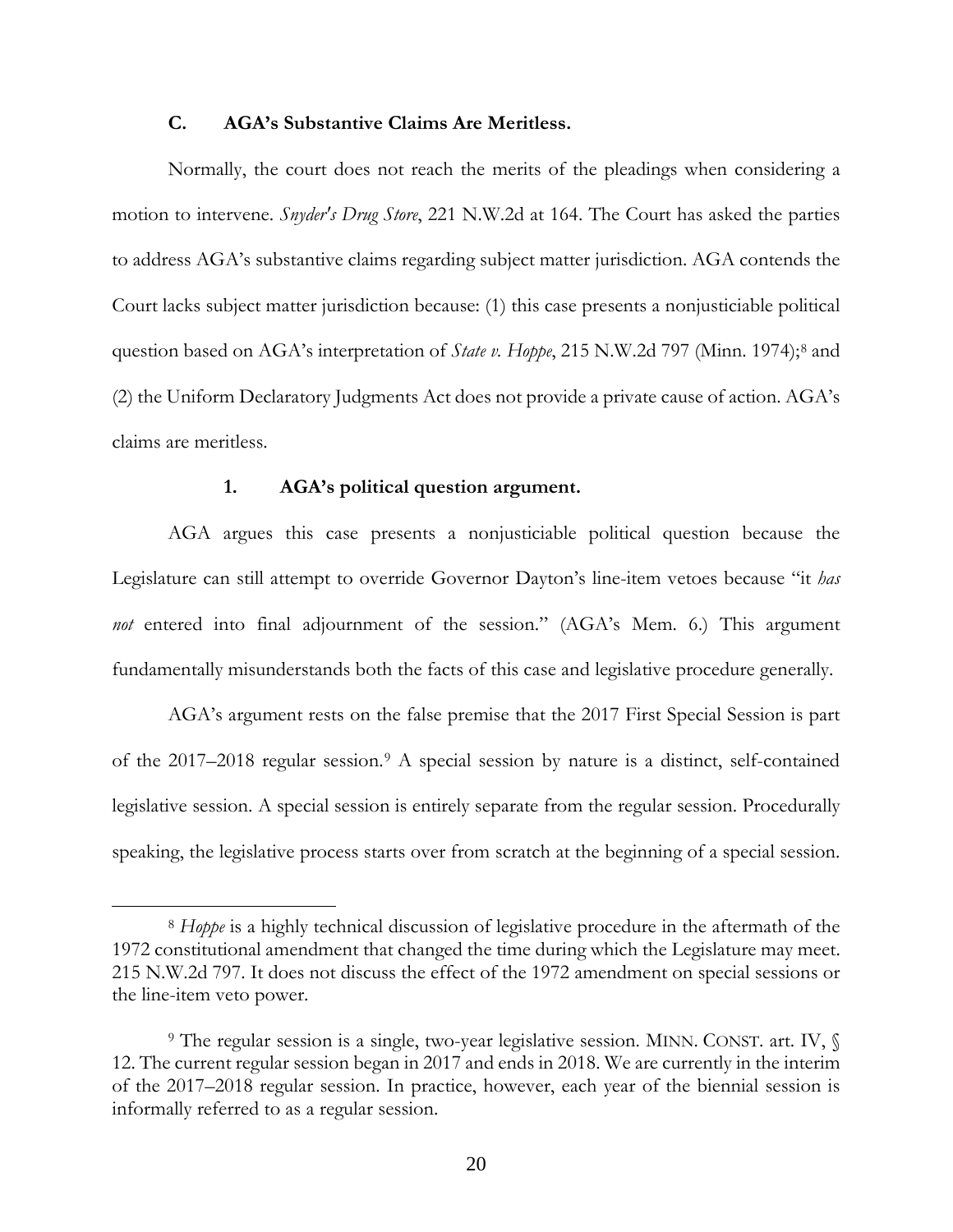The end of every special session results in final adjournment.<sup>[10](#page-21-0)</sup> Final adjournment prevents the return of legislative bills vetoed by the Governor. *Hoppe*, 215 N.W.2d at 804; MINN. CONST. art. IV, § 23. The Legislature cannot attempt to override a veto or line-item veto after it has adjourned a special session *sine die*.

Here, the Legislature was in special session when it adjourned *sine die* and presented the Omnibus State Government Appropriations bill to Governor Dayton. The Governor then line-item vetoed the appropriations to the Legislature. The Legislature cannot ever attempt to override the Governor's line-item vetoes. These facts are indisputable. AGA's argument therefore fails. As the district court concluded and the Legislature addressed in its principal brief, this case does not present a nonjusticiable political question.

### **2. The Uniform Declaratory Judgments Act.**

AGA further claims the district court lacks subject matter jurisdiction because the Minnesota Constitution does not provide a private cause of action under the Uniform Declaratory Judgments Act. Minn. Stat. ch. 555. The AGA suggests the Legislature should have filed a petition for a writ of quo warranto. This Court's precedent refutes AGA's contention. *See Seventy-Seventh Minnesota State Senate v. Carlson*, 472 N.W.2d 99 (Minn. 1991) (dismissing petition for writ of quo warranto and holding that proper procedure to challenge effectiveness of veto power was to seek declaratory judgment); *Inter Faculty Organization v. Carlson*, 478 N.W.2d 192, 193 (Minn. 1991) (reiterating the holding in *Seventy-Seventh Minnesota* 

<span id="page-21-0"></span><sup>10</sup> In *Hoppe*, this Court defined "adjournment" as used in what is now MINN. CONST. art. IV, ¶§ 23 to mean "final adjournment" or "adjournment *sine die*." 215 N.W.2d at 800; *accord State ex rel. Putnam v. Holm*, 215 N.W. 200, 203 (Minn. 1927). While final adjournment and adjournment *sine die* are synonymous, the latter term is used more often in practice.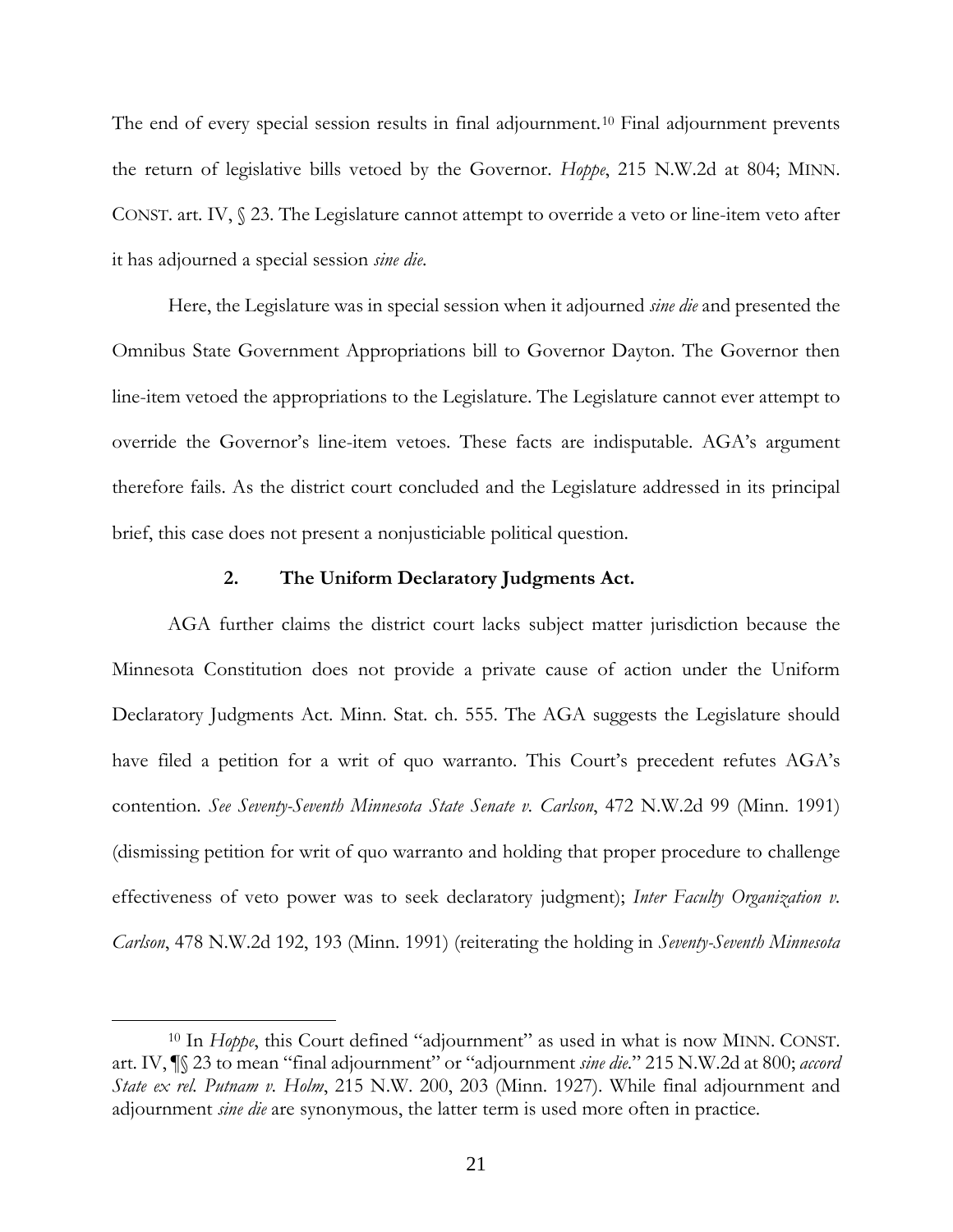*State Senate*, and "recasting" petition for writ of mandamus as declaratory judgment action challenging line-item vetoes); *see also Johnson v. Carlson*, 507 N.W.2d 232 (Minn. 1993) (reviewing declaratory judgment action challenging line-item vetoes).

In each of these previous cases, members of the Legislature brought an action challenging the Governor's veto or line-item veto authority under MINN. CONST. art. IV, § 23. It is clear from this Court's precedent that the Minnesota Constitution provides a cause of action to challenge the validity of a veto or line-item veto under the Uniform Declaratory Judgments Act. The only difference here is that Governor Dayton's line-item vetoes ran afoul of both MINN. CONST. art. IV, § 23, and the Separation of Powers Clause. The fact that the Legislature challenges the Governor's line-item veto under an additional provision of the constitution does not somehow deprive the Court of jurisdiction. The Legislature's challenge to Governor's Dayton's line-item vetoes under the Uniform Declaratory Judgments Act was proper.

#### **CONCLUSION**

During the 2017 regular and special sessions, the Legislature debated and adopted comprehensive legislation on behalf of the citizens of Minnesota. Legislative leaders and the Governor negotiated changes to the bills in several give-and-take sessions during the final days and hours of the Special Session. None of the major pieces of legislation had yet become law, and nearly every point of policy and dollar of appropriation was a potential bargaining chip. By the end of the 2017 special session, legislative leaders and the Governor agreed on the final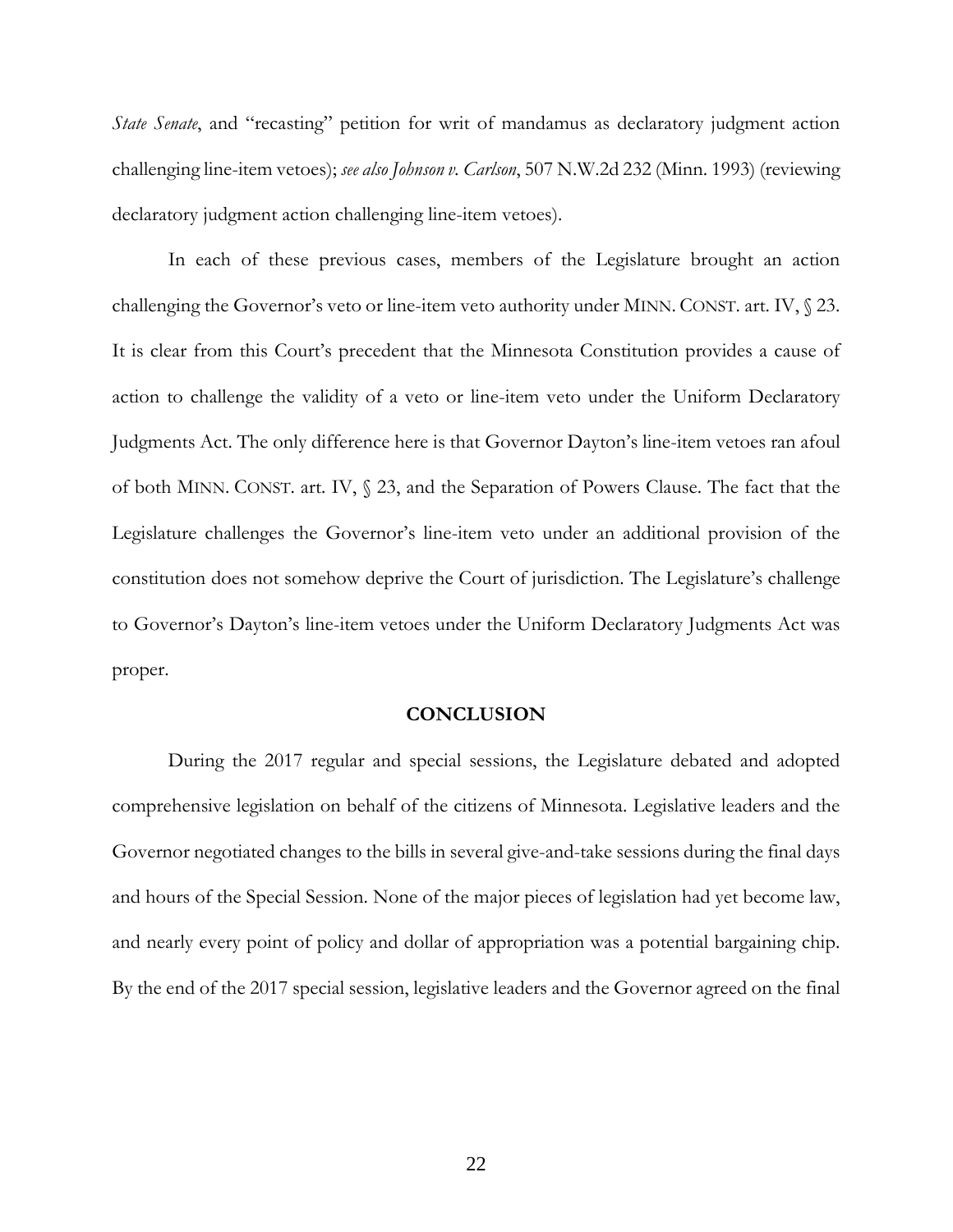components of the comprehensive legislative framework.[11](#page-23-0) Many provisions important to virtually every legislator lay on conference room floors at the end of that process but the Legislature and Governor were able put together a complex web of legislation that would enable the government to function over the next biennium. The Legislature revised the bills as modified in the negotiations, the Governor's staff reviewed them, and the Legislature passed the bills before adjourning *sine die*, as it has done under control of both parties for decades, and the Governor signed them into law.

However, despite his agreements, the Governor changed his mind about five individual provisions in that comprehensive package of legislation. He chose not to veto the bills containing the provisions he wanted to renegotiate and call a special session, but instead used his line-item veto power to strike the appropriations for the Legislature's biennial budget in an unconstitutional, post-session attempt to extort the Legislature to agree to a special session conditioned on the Governor's terms.

The district court found as a matter of fact that the elimination of funding for the Legislature for the next biennium effectively eliminated its ability to perform the functions delegated to it by Article IV of the Minnesota Constitution. That violated the Separation of Powers Clause of the Minnesota Constitution. The district court correctly concluded the Separation of Powers Clause operates as a limit on the line-item veto authority of the

<span id="page-23-0"></span><sup>&</sup>lt;sup>11</sup> The Governor has made much of the insurance provision the Legislature included in the Omnibus State Government Appropriations that would have denied appropriations to the Department of Revenue if the Governor refused to honor his agreement to sign the Omnibus Tax bill—the so-called "poison pill." This "insurance" provision was intended to become operative *only if* the Governor reneged on his agreement with the Legislature to sign the Omnibus Tax bill.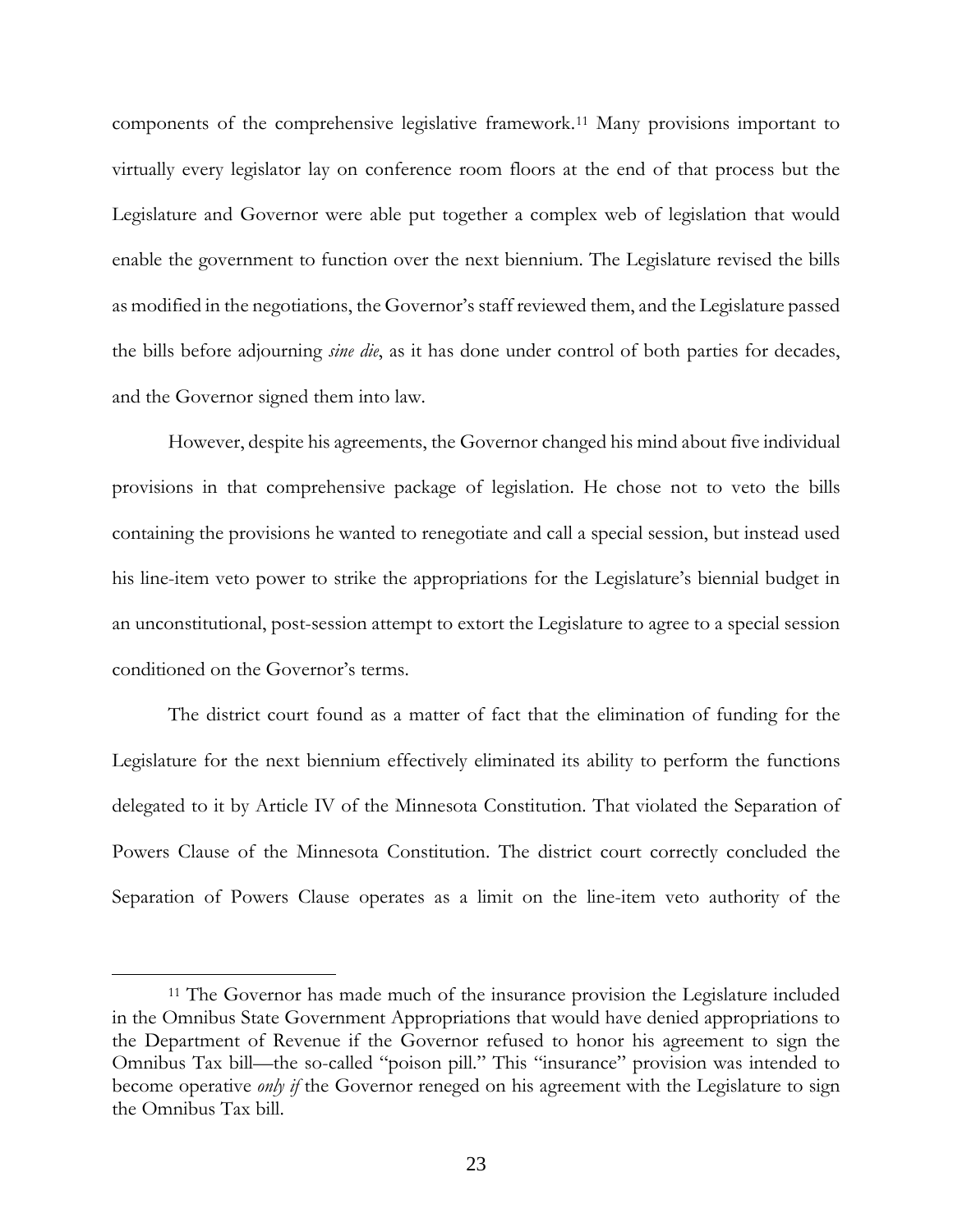Governor. A line-item veto that substantially interferes with the functioning of a coordinate branch of government violates the Separation of Powers Clause, and is therefore null and void. Because the line-item vetoes were unconstitutional, the appropriations were included in the Omnibus State Government Appropriations bill. These appropriations remain available to fund the Legislature. This Court need go no further to speculate on funding issues that are not fairly presented by the district court decision.